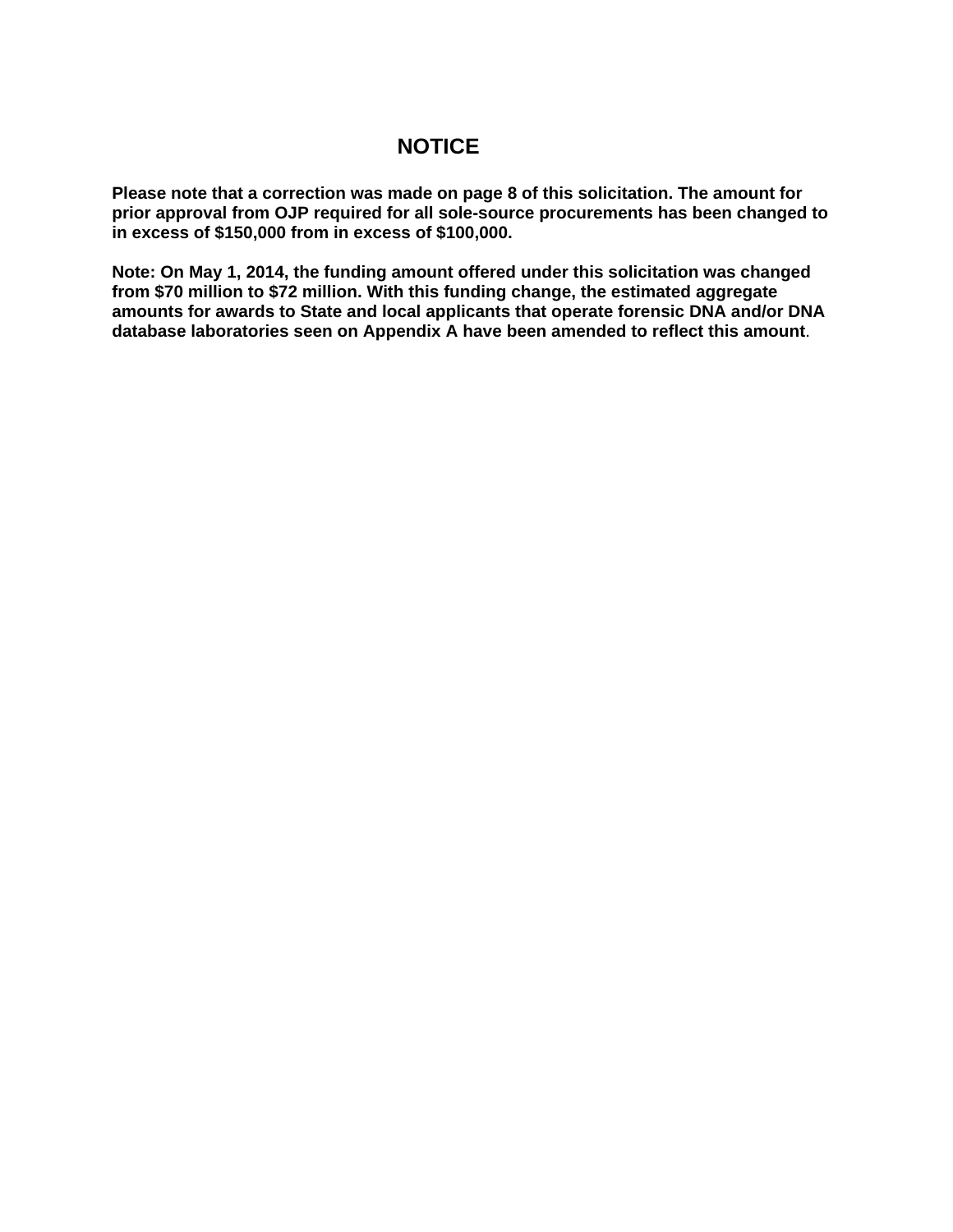**U.S. Department of Justice Combine Accord Combine Combine Combine Combine Combine Combine Combine Combine Combine Combine Combine Combine Combine Combine Combine Combine Combine Combine Combine Combine Combine Combine Com** Office of Justice Programs *National Institute of Justice*



The [U.S. Department of Justice](http://www.usdoj.gov/) (DOJ), [Office of Justice Programs](http://www.ojp.gov/flash.htm) (OJP), [National Institute of Justice](http://www.nij.gov/) (NIJ) is seeking applications for funding for the FY 2014 DNA Capacity Enhancement and Backlog Reduction Program. This program furthers the Department's mission by funding States and units of local government with existing crime laboratories that conduct DNA analysis to process, record, screen, and analyze forensic DNA and/or DNA database samples, and to increase the capacity of public forensic DNA and DNA database laboratories to process more DNA samples, thereby helping to reduce the number of forensic DNA and DNA database samples awaiting analysis.

# **FY 2014 DNA Capacity Enhancement and Backlog Reduction Program**

# **Eligibility**

Eligible applicants are States and units of local government that meet the eligibility requirements detailed on page 3.

# **Deadline**

Applicants must register in [OJP's Grants Management System](https://grants.ojp.usdoj.gov/) (GMS) prior to submitting an application for this funding opportunity. Select the "Apply Online" button associated with the solicitation title. (See "How to Apply," page 22.) All registrations and applications are due by 11:59 p.m. eastern time on June 2, 2014*.* (See "Deadlines: Registration and Application," page 3*.*)

# **Contact Information**

For technical assistance with submitting an application, contact the Grants Management System Support Hotline at 888-549-9901, option 3 or via e-mail at [GMS.HelpDesk@usdoj.gov.](mailto:GMS.HelpDesk@usdoj.gov) The [GMS](https://grants.ojp.usdoj.gov/) Support Hotline hours of operation are Monday – Friday from 6:00 a.m. to midnight eastern time, except federal holidays.

Applicants that experience unforeseen GMS technical issues beyond their control that prevent them from submitting their application by the deadline must e-mail the NIJ contact identified below **within 24 hours after the application deadline** and request approval to submit their application.

For assistance with any other requirements of this solicitation, contact Charles Heurich, Program Manager, by telephone at 202–616–9264, or by e-mail at Charles. Heurich@usdoj.gov.

> Release Date: April 17, 2014 SL001112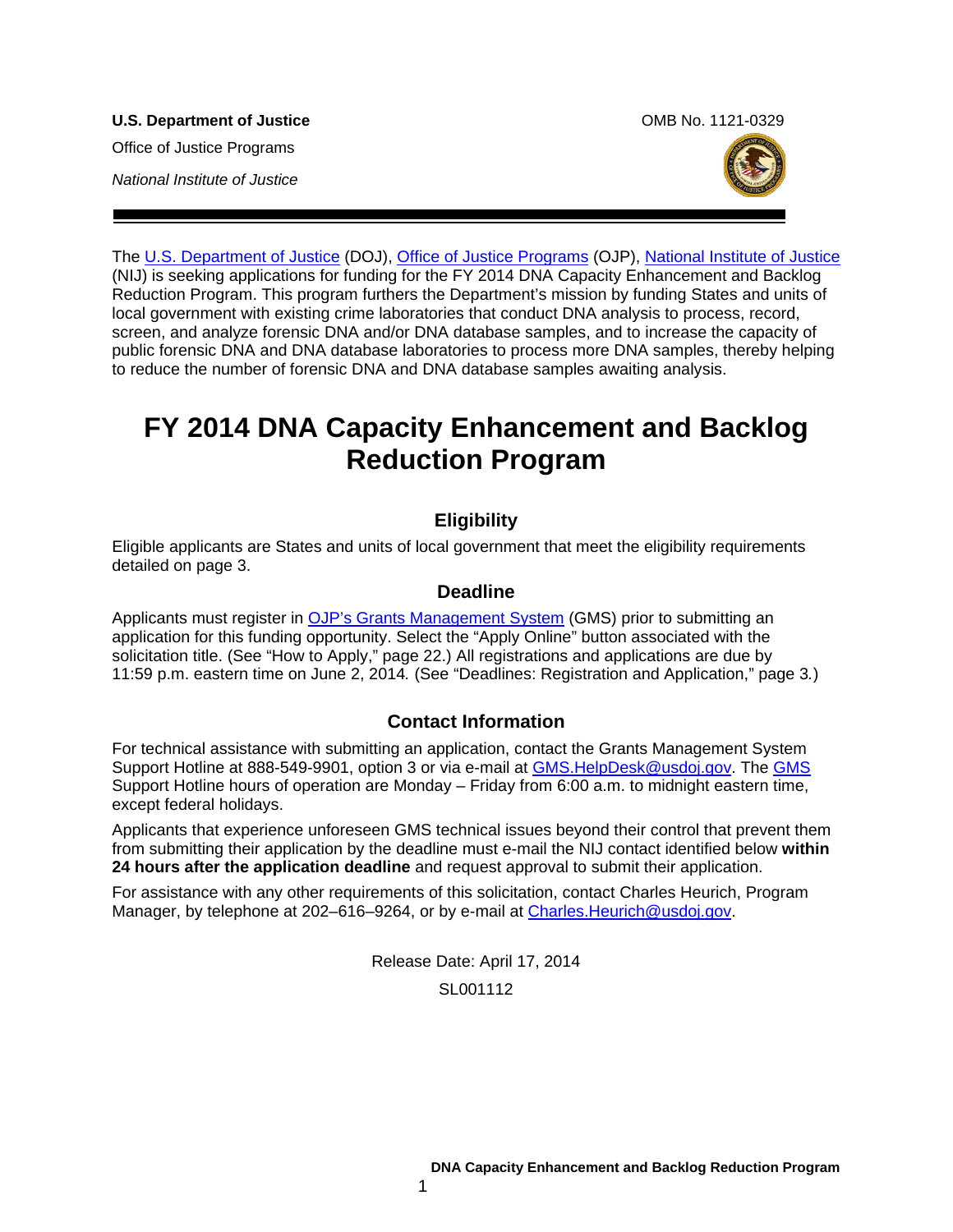| Information to Complete the Application for Federal Assistance (SF-424)  16 |  |
|-----------------------------------------------------------------------------|--|
|                                                                             |  |
|                                                                             |  |
|                                                                             |  |
|                                                                             |  |
|                                                                             |  |
|                                                                             |  |
|                                                                             |  |
|                                                                             |  |
|                                                                             |  |
|                                                                             |  |

# **Contents**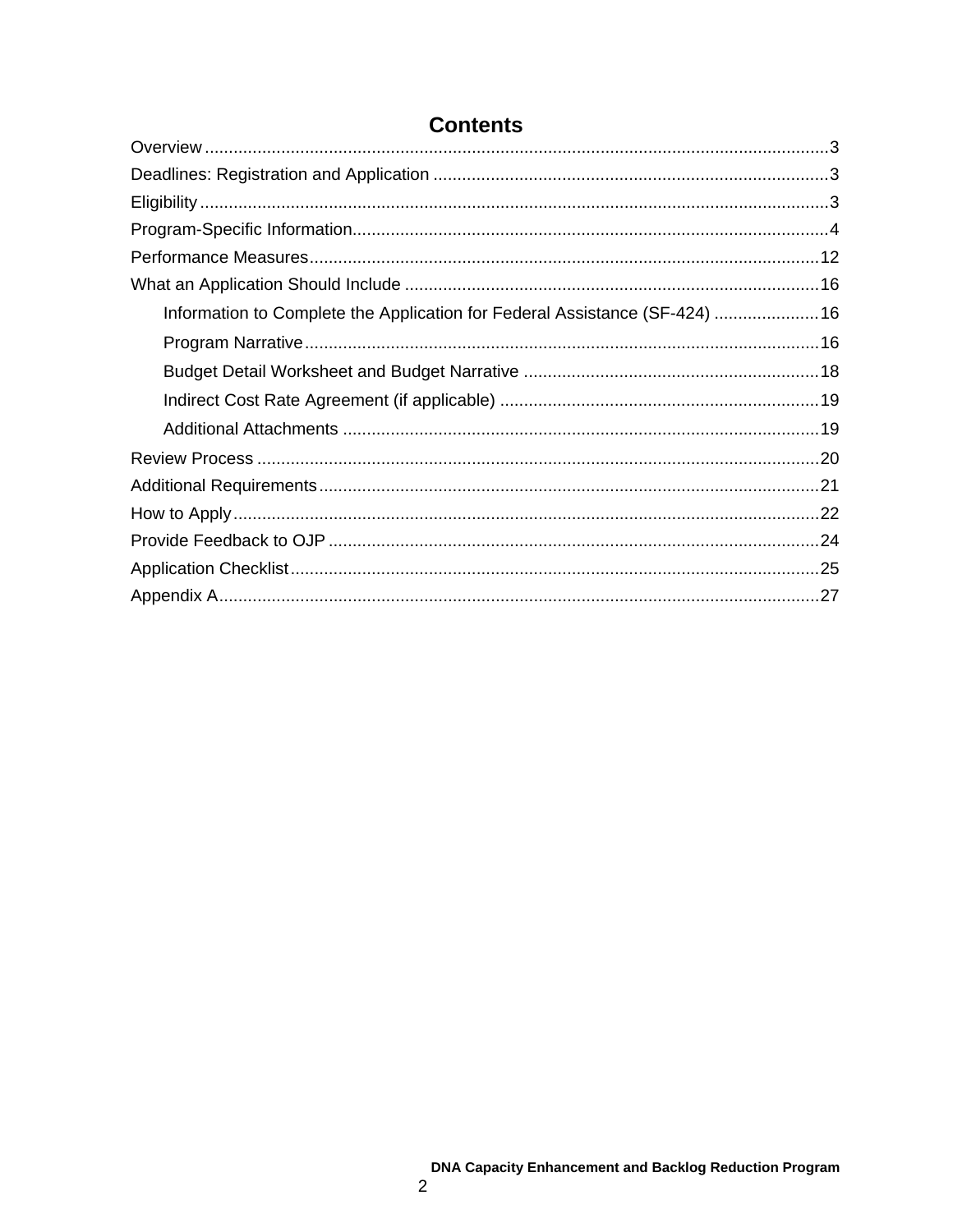# **FY 2014 DNA Capacity Enhancement and Backlog Reduction Program**

# **(CFDA No. 16.741)**

# <span id="page-3-0"></span>**Overview**

The goal of NIJ's FY 2014 DNA Capacity Enhancement and Backlog Reduction Program is to assist eligible States and units of local government to process, record, screen, and analyze forensic DNA and/or DNA database samples, and to increase the capacity of public forensic DNA and DNA database laboratories to process more DNA samples, thereby helping to reduce the number of forensic DNA and DNA database samples awaiting analysis.

Under this FY 2014 program, in general, eligible applicants are given the opportunity, based on their individual needs, to determine what portion of their anticipated funding should be used for capacity building purposes and what portion should be used for analysis of forensic DNA and/or DNA database samples.

Under certain circumstances, NIJ may find it necessary to revise this solicitation, including with respect to estimated award amounts and programmatic requirements (e.g., permissible uses of funds). Applicants are strongly encouraged to check for updates to this solicitation prior to submitting applications.

<span id="page-3-1"></span>**Authorizing Legislation:** Department of Justice Appropriations Act, 2014 (Public Law 113-76).

# **Deadlines: Registration and Application**

Applicants must register in [GMS](https://grants.ojp.usdoj.gov/) prior to submitting an application for this funding opportunity. The deadline to register in GMS is 11:59 p.m. eastern time on June 2, 2014, and the deadline to apply for funding under this announcement is 11:59 p.m. eastern time on June 2, 2014*.* See "How to Apply" on page 22 for details.

# <span id="page-3-2"></span>**Eligibility**

Eligible applicants are States<sup>[1](#page-3-3)</sup> and units of local government with existing crime laboratories that conduct forensic DNA and/or DNA database sample analysis and:

- Participate in external audits, not less than once every two years, that demonstrate compliance with the requirements of the Quality Assurance Standards established by the Director of the Federal Bureau of Investigation.
- Are accredited by a nonprofit professional organization actively involved in forensic science that is nationally recognized within the forensic science community.

<span id="page-3-3"></span> <sup>1</sup> For purposes of this announcement, the term "State" includes the District of Columbia and the Commonwealth of Puerto Rico. The U.S. territories of American Samoa, Guam, the Commonwealth of the Northern Mariana Islands, and the Virgin Islands also may be eligible for funding. Please contact NIJ at 202–616–9264 for additional information, including information on allocation of funds.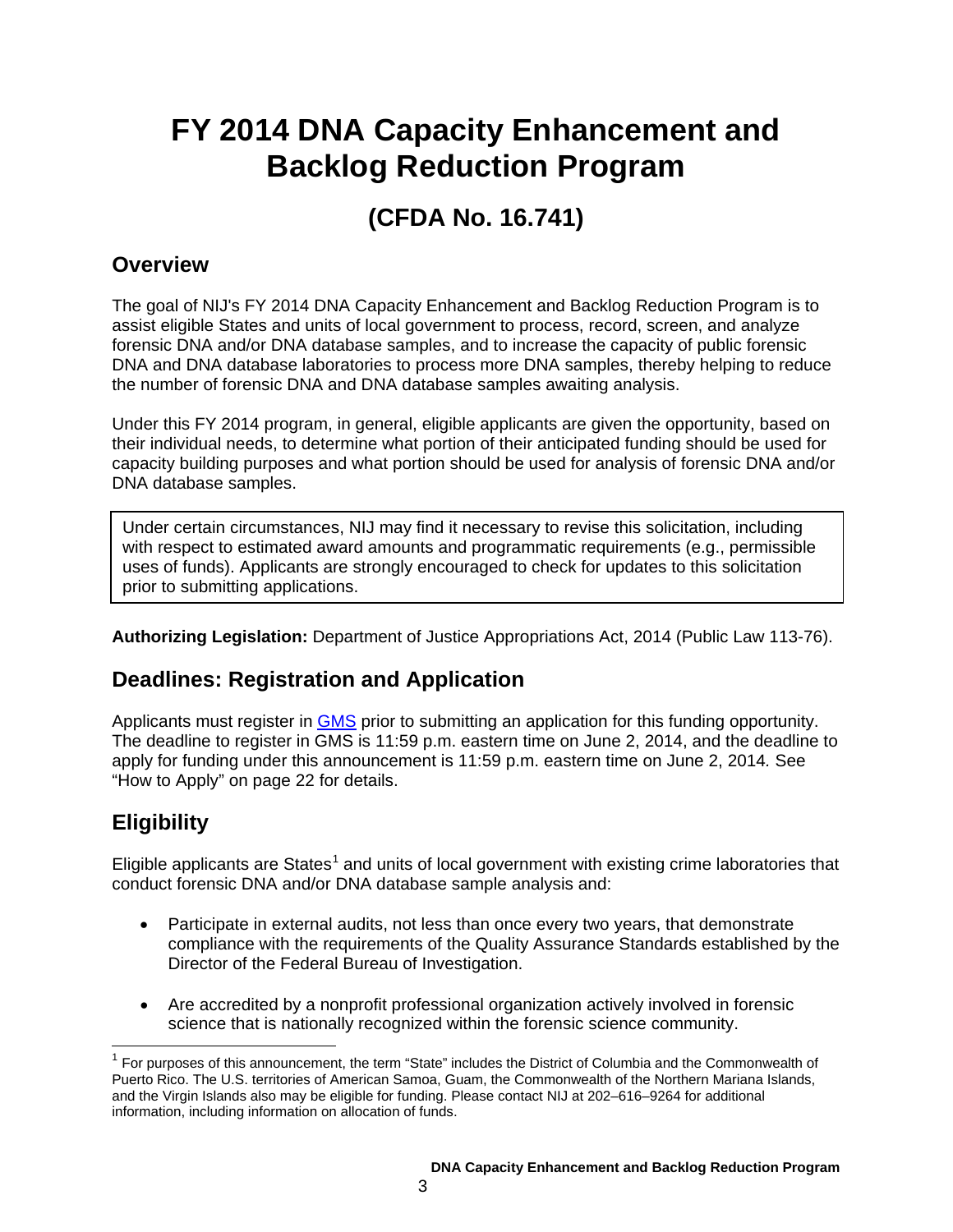• Participate in the National DNA Index System (NDIS), or have an agreement with an NDIS participating laboratory to upload their data.

# <span id="page-4-0"></span>**Program-Specific Information**

NIJ expects to award up to \$72 million under the FY 2014 DNA Capacity Enhancement and Backlog Reduction Program to States and units of local government that operate forensic DNA laboratories and/or State-designated DNA database laboratories:

# **a. Estimated Amounts for Awards to State and Local Applicants That Operate Forensic DNA and/or DNA Database Laboratories**

Up to \$72 million of these FY 2014 program funds are expected to be awarded to States and units of local government that operate forensic DNA laboratories. In general, the aggregate amount of FY 2014 funds expected to be awarded to eligible applicants from each State (including the State and its units of local government) is based on:

- 1. The number of Uniform Crime Report (UCR) Part 1 Violent Crimes<sup>[2](#page-4-1)</sup> reported to the FBI for 2012 or 201[3](#page-4-2) (the most current year for which such data are available).<sup>3</sup>
- 2. A minimum aggregate amount available to eligible applicants from each State. For FY 2014, if the aggregate amount, based on the number of UCR, Part 1 Violent Crimes reported to the FBI, is less than \$200,000, NIJ expects to increase that aggregate amount to \$200,000.

The number of State and local applicants also may affect funding allocations.

See "Appendix A: Estimated Aggregate Amounts for Awards to State and Local Applicants That Operate Forensic DNA and/or DNA Database Laboratories, by State—FY 2014" for a chart, by State, that identifies the estimated aggregate amount for awards to public forensic DNA laboratories in each State.

If there is more than one public DNA laboratory within a State, funds generally are expected to be allocated among the eligible applicants on the basis of UCR Part 1 Violent Crimes in a fashion that ensures that the total funding requested by all applicant agencies from each State does not exceed the aggregate level listed for the State in "Appendix A: Estimated Aggregate Amounts for Awards to State and Local Applicants That Operate Forensic DNA and/or DNA Database Laboratories, by State–FY 2014." NIJ encourages applicants from States with multiple eligible applicants to coordinate among themselves to set a minimum level of funding for each applicant so that, if practicable, each eligible applicant within the State receives a minimum of \$100,000, regardless of whether its proportion of available funding based on UCR Part 1 Violent Crimes rises to that level. NIJ will provide each State with more than one eligible applicant with a spreadsheet that will assist in properly allocating the estimated funding among the eligible applicants. The State should complete the

<span id="page-4-1"></span><sup>&</sup>lt;sup>2</sup> UCR Part 1 Violent Crimes statistics are published on the FBI website at [www.fbi.gov/about-us/cjis/ucr/crime-in-the](http://www.fbi.gov/about-us/cjis/ucr/crime-in-the-u.s/2012/crime-in-the-u.s.-2012/tables/5tabledatadecpdf/table_5_crime_in_the_united_states_by_state_2012.xls)u.s/2012/crime-in-the-u.s.-2012/tables/5tabledatadecpdf/table 5 crime in the united states by state 2012.xls.<br><sup>3</sup> Although cases of violent crime against the person are expected to be the priority for forensic casework con

<span id="page-4-2"></span>under this solicitation, States and units of local government may use FY 2014 program funds to process, record, screen, and analyze any criminal forensic DNA sample awaiting analysis.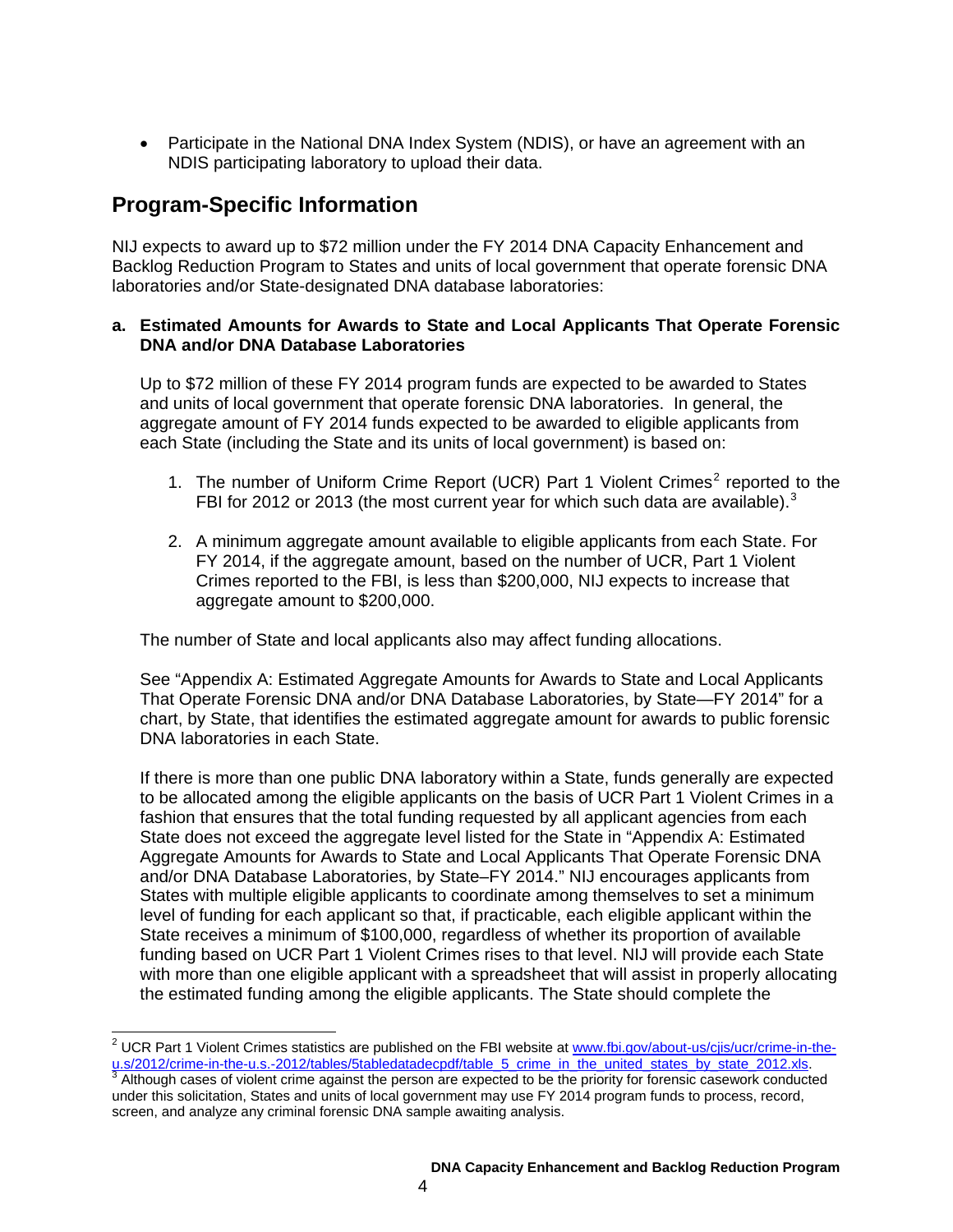spreadsheet and submit it to the appropriate NIJ Program Manager for review. Upon NIJ approval, eligible applicants within the State may then apply for their portion of the estimated funds.

### **All awards are subject to the availability of appropriated funds and to any modifications or additional requirements that may be imposed by law.**

# **b. Specific Program Requirements**

The following requirements apply to all DNA analyses conducted under this FY 2014 program:

- Applicants must enter all eligible DNA profiles obtained with funding from this program into the Combined DNA Index System (CODIS) and, where applicable, upload these profiles into NDIS. No profiles generated with funding from this program may be entered into any non-governmental DNA database without prior express written approval from NIJ.
- Applicants must follow NDIS DNA Data Acceptance Standards for all profiles uploaded to NDIS.
- Applicants must maintain DNA analyses and resulting profiles conducted under this program pursuant to all applicable federal privacy requirements, including those described in 42 U.S.C. § 14132(b)(3).

# **c. Length of awards:**

The project period for awards under this FY 2014 program is expected to be October 1, 2014, to September 30, 2016. **Applicants should be aware that no-cost extensions to these awards will not be granted; therefore, all awards must end within 2 years of the start date.**

# **Budget Information**

# **a. Specific Requirements for Applicants That Propose to Use Funds for In-House Analysis of Forensic DNA Cases**

In general, budget requests for in-house processing, recording, screening, and testing of forensic DNA cases will be reviewed on the basis of the estimated number of forensic DNA cases that will be analyzed during the 24-month project period of this program (October 1, 2014, to September 30, 2016) using the federal funding requested under this FY 2014 program.

States or units of local government that are awarded funds for in-house laboratory processing, recording, screening and DNA analysis of forensic DNA cases will be expected to document the number of forensic DNA cases analyzed during the reporting period (see "Performance Measures," page 12). **The expected total number of forensic DNA cases analyzed in-house during the entire project period should be based on a per-case estimate of no more than \$1,000 in costs for overtime and supplies.**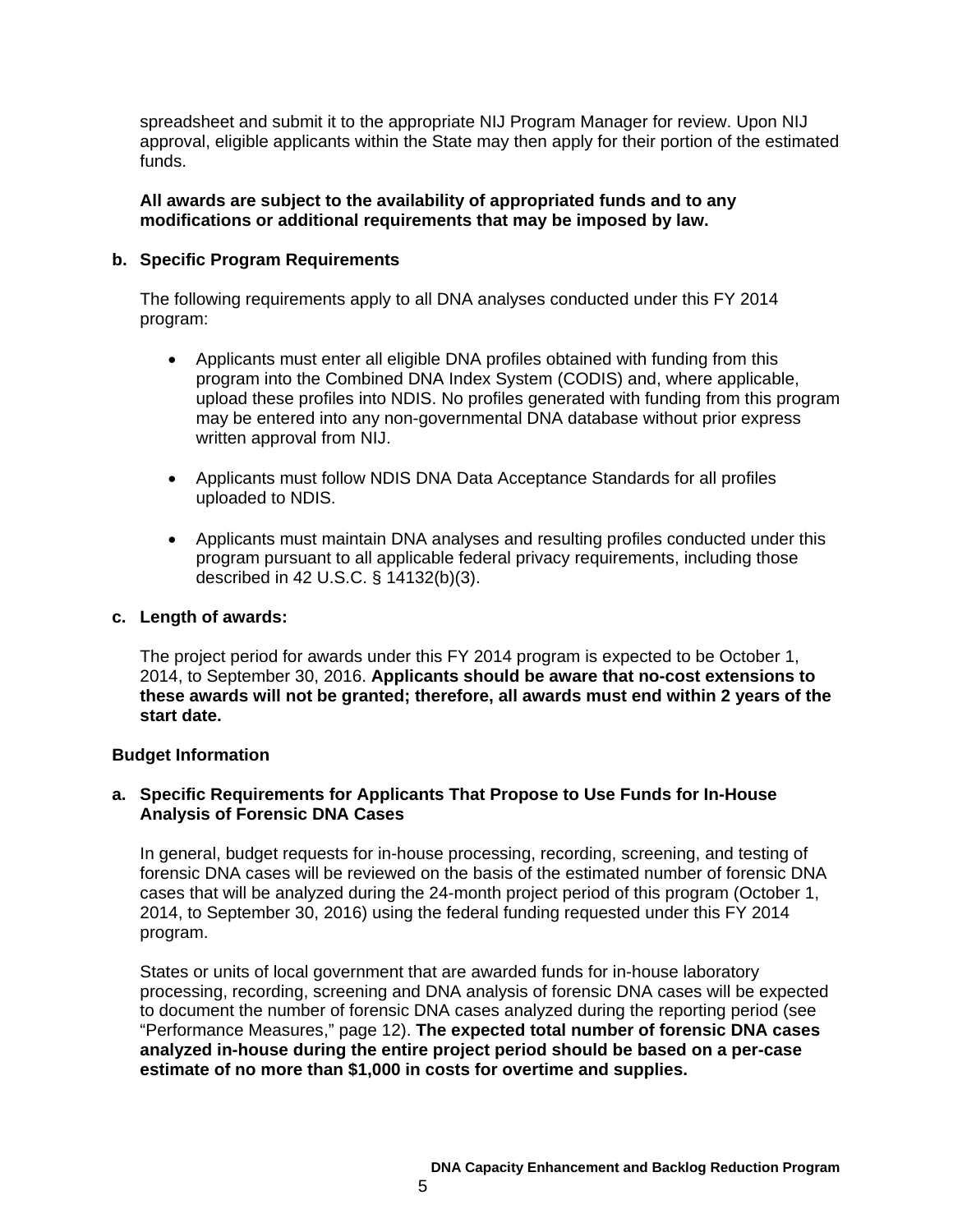*Example: An FY 2014 award with \$N allocated specifically to overtime and supplies for in-house processing of forensic DNA casework in the proposed budget would be expected to process N/1,000 cases over the course of the project period. Therefore, if N = \$20,000, a minimum of 20 cases would be expected to be analyzed in-house during the project period.*

# **b. Specific Requirements for Applicants That Propose to Use Funds for In-House DNA Database Sample Analysis**

In general, budget requests for in-house processing, recording, and testing of DNA database samples will be reviewed on the basis of the estimated number of samples that will be analyzed during the 24-month project period of this program (October 1, 2014, to September 30, 2016), using the federal funding requested under this FY 2014 program.

DNA database laboratories that are awarded funds for in-house laboratory processing, recording, and analysis of DNA database samples will be expected to document the number of DNA database samples analyzed during the reporting period (see "Performance Measures," page 12). **The expected total number of DNA database samples analyzed in-house during the entire project period should be based on actual cost estimates to analyze each sample and upload its profile to NDIS. Requests may not exceed \$40 per sample when averaged over all DNA database samples to be processed.** 

# **c. Permissible Uses of Funds—For Forensic DNA Laboratories and DNA Database Laboratories**

Under this FY 2014 program, in general, eligible applicants are given the opportunity, based on their individual needs, to determine what portion of their anticipated funding should be used for capacity-building purposes and what portion should be used for analysis of forensic DNA and/or DNA database samples.

Permissible uses of funds provided under this program may include:

# **1. Salary and benefits of additional laboratory employees**

Funds may be used to hire **additional** full-time or part-time laboratory employees to directly process, record, screen, and/or analyze forensic DNA and/or DNA database samples. Funds may also be used to hire **additional** full-time or part-time laboratory employees to directly perform capacity enhancement-specific activities, such as validating new DNA analysis technologies for the forensic DNA laboratory and/or the laboratory responsible for analysis of DNA database samples. Funds are subject to applicable restrictions on supplanting<sup>[4](#page-6-0)</sup> and may be used to retain full-time or part-time laboratory employees for the above purposes if there are no other funding sources allocated for the retention of such personnel (e.g., personnel acquired through previous federal assistance).

**Note:** NIJ makes no assurance that funds will be available for this purpose in future award announcements.

<span id="page-6-0"></span><sup>&</sup>lt;sup>4</sup> See OJP Financial Guide.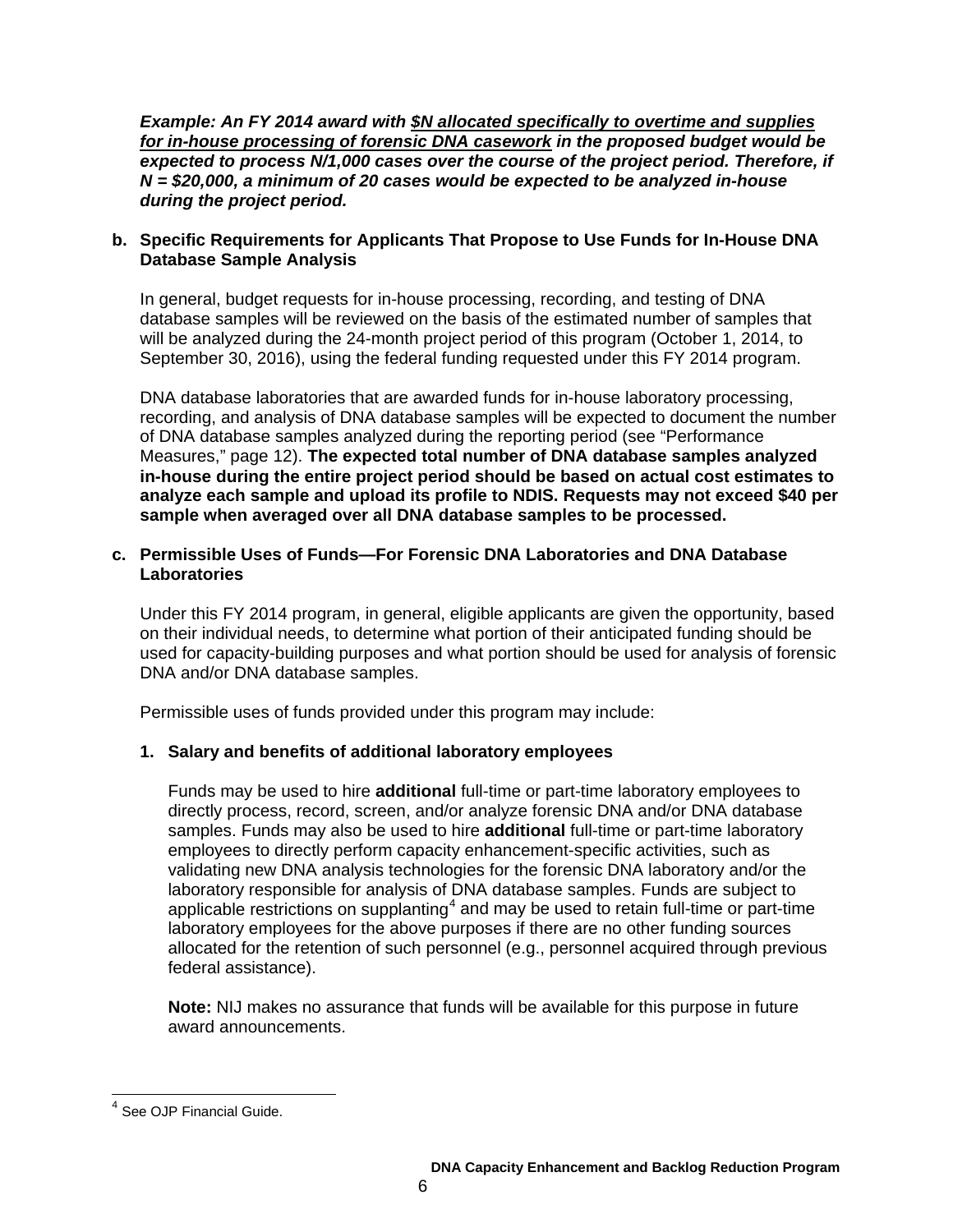### **2. Overtime for laboratory staff**

Funds may be used to pay overtime for laboratory employees to directly process, record, screen, and/or analyze forensic DNA and/or DNA database samples. Funds may also be used to pay overtime for existing laboratory employees to directly perform capacity enhancement-specific activities such as validating new DNA analysis technologies for the forensic DNA or DNA database laboratory. Any payments for overtime must be in accordance with the applicable provisions of the OJP Financial Guide, available at [www.ojp.usdoj.gov/financialguide/.](http://www.ojp.usdoj.gov/financialguide/)

# **3. Training**

Funds may be used for appropriate training of forensic DNA and DNA database laboratory personnel.

• **Existing members of the DNA Unit:** "Appropriate training" includes internal or external training, continuing education/training opportunities, and/or applicable graduate-level coursework **that is directly related to the applicant's forensic DNA or DNA database laboratory operation and is for members of the DNA laboratory**.

**Funds used towards travel and registration expenses for appropriate continuing education/training opportunities that are associated with professional meetings and conferences (including workshops provided at such meetings and conferences) are limited to no more than 3 percent of the total award.** Funds used toward travel expenses, registration fees, and tuition and required learning aids (e.g., textbooks) for appropriate training and continuing education opportunities that are not associated with professional meetings and conferences are not subject to the 3-percent cap. In general, funds used for training are intended to aid existing members of the DNA laboratory to meet continuing education requirements mandated in the DNA Quality Assurance Standards established by the Director of the Federal Bureau of Investigation.

• **New members of the DNA Unit:** States and units of local government that wish to use funds to train new employees to process, record, screen, and/or analyze forensic DNA and/or DNA database samples should submit a detailed plan in their proposal. There is no fixed-percentage cap on use of funds for this purpose. **(Please note that costs associated with meetings and conferences are not to be considered training costs for new members of the DNA Unit and would fall under the 3% cap detailed above).**

#### **4. Travel (Limited)**

Funds may be used for travel to conduct required site visits to public or private accredited laboratories that will be conducting DNA analyses on behalf of the applicant agency to review procedures and practices prior to initial sample shipment; funds may also be used to make one additional unannounced site visit.

Funds may be used for travel associated with DNA training, described in section 3 (Training), above.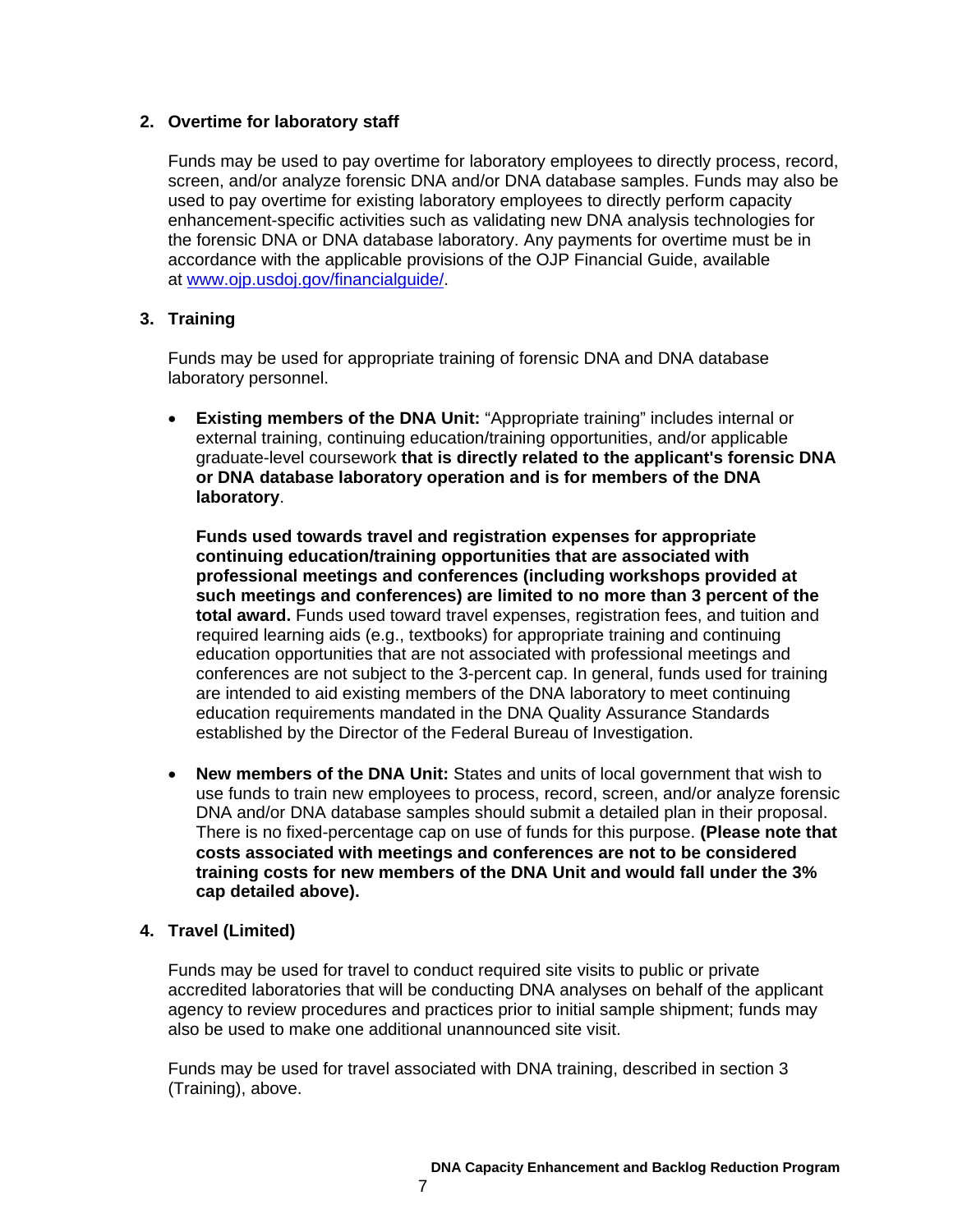Travel expenses must be reasonable and must comply with the applicable provisions of the OJP Financial Guide. **Note that, absent prior express written approval from NIJ, rates for lodging charged to any award under this solicitation may not exceed the posted GSA rate for the location. (If an award recipient opts to book lodging at a higher rate, the cost differential, including associated taxes, may not be charged to the award.)**

### **5. Equipment**

In general, funds may be used to upgrade, replace, or purchase laboratory equipment, instrumentation, and computer hardware for the forensic DNA and/or the DNA database laboratory. See section d (Expenses That Are Not Permitted), below, for specific equipment items that are excluded from the FY 2014 program.

#### **6. Laboratory supplies for validation**

Allowable supply expenses include the purchase of laboratory supplies that can be directly attributed to the validation of new DNA analysis technologies.

### **7. Supplies for DNA database sample collection**

Convicted offender and/or arrestee related sample collection kits may be purchased.

**8. Laboratory supplies for in-house processing, recording, screening, and analysis of forensic DNA casework and/or DNA database samples.**

### **9. Contracts for analysis of forensic DNA casework samples or DNA database samples by public or private accredited DNA laboratories**

Funds may be used to send forensic DNA and/or DNA database samples to fee-forservice laboratories to conduct DNA analyses. Funds may also be used to enter into agreements with government-owned laboratories to conduct forensic DNA and/or DNA database sample analyses, perform data review, enter eligible DNA profiles into CODIS and, where applicable, upload to NDIS.

Every laboratory that is contracted to conduct forensic DNA or DNA database sample analyses under this program must undergo an external audit, not less than once every 2 years, that demonstrates compliance with the requirements of the Quality Assurance Standards for Forensic DNA Testing Laboratories and/or the Quality Assurance Standards for DNA Database Laboratories established by the Director of the Federal Bureau of Investigation, and must be accredited by a nonprofit professional organization actively involved in forensic science that is nationally recognized within the forensic science community.

**Note**: All contracts and procurements made under this program are subject to the standards set forth in 28 C.F.R. section 66.36 and other applicable federal law, including the provisions of 28 C.F.R. section 66.36 that relate to competition. Prior approval from OJP is required for all sole-source procurements in excess of \$150,000. Approval may be obtained in the form of a sole-source request with adequate justification submitted directly to GMS with the application for funding.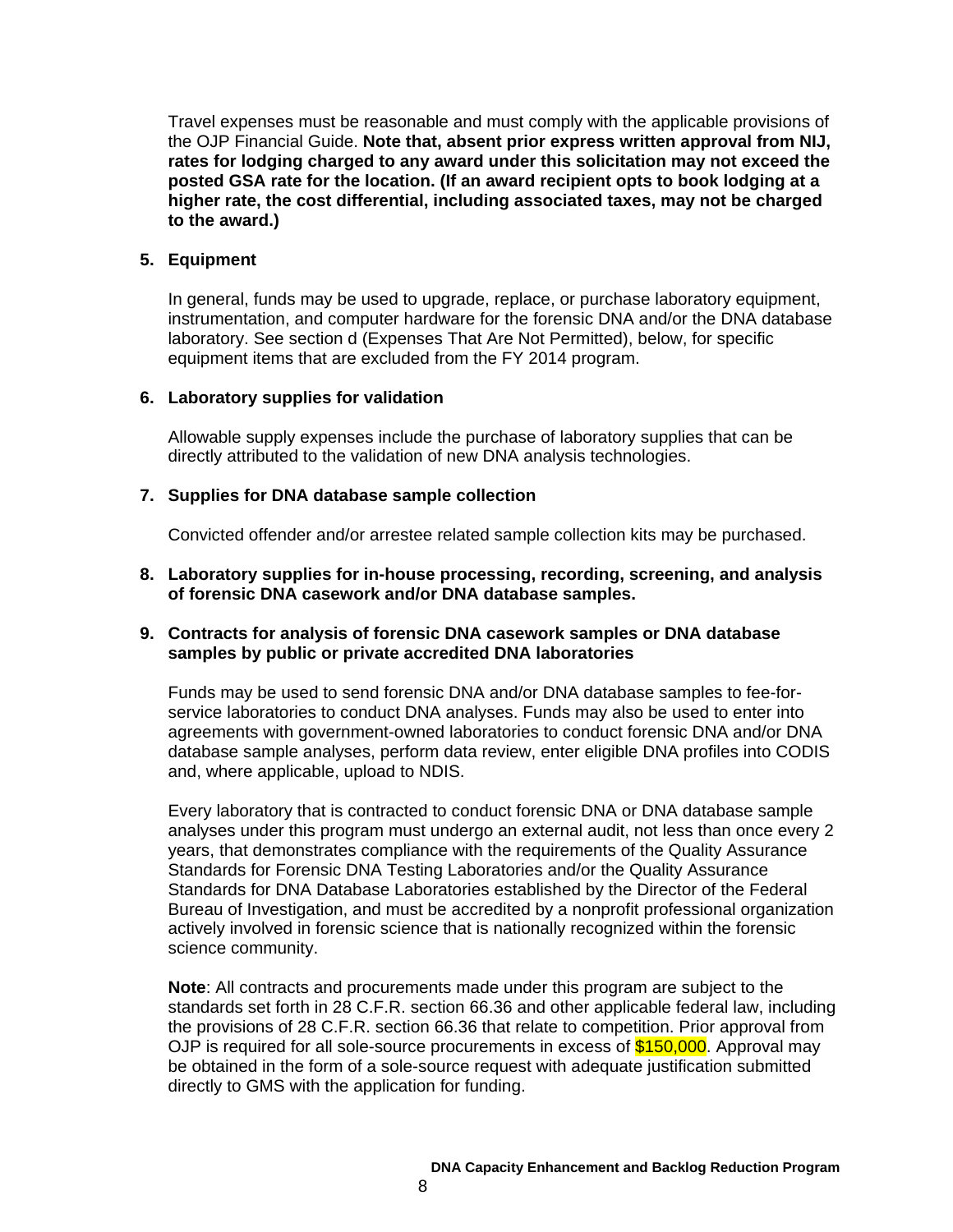#### **10. Contracts for DNA audits**

DNA laboratories may establish contracts with vendors (individuals or entities) that can provide an external DNA audit once every 2 years, as required by the Quality Assurance Standards for Forensic DNA Testing and DNA Database Laboratories established by the Director of the Federal Bureau of Investigation. DNA Backlog Reduction Program funds may not be used to defray the cost of an external DNA audit that is part of an accreditation inspection/assessment, or of an internal DNA audit.

As part of the decision as to whether to award a contract to a vendor for a DNA audit, an award recipient is expected to examine carefully any costs charged by the vendor, including auditor fees (not to exceed \$450 per auditor for each day on site) and auditor travel expenses, and to determine whether all such charges are reasonable and justified. All audit-related costs must be detailed in the budget. Note that NIJ will use the rates established by the GSA schedule [\(www.gsa.gov/portal/category/21287\)](http://www.gsa.gov/portal/category/21287) as a benchmark in examining the reasonableness of audit-related travel expenses.

Auditors must meet the requirements specified in the Quality Assurance Standards for Forensic DNA Testing and/or DNA Database Laboratories and, in addition, must reside outside the State where the laboratory to be audited operates. The same auditors cannot be used in consecutive audits, and all auditors must sign a conflict of interest and nondisclosure form prior to performing any work.

#### **11. Additional contracts and contractor services:**

- Contracts may be established to purchase and install only **DNA modules** to **existing** Laboratory Information Management Systems (LIMS), or for service, maintenance, or licenses for the DNA unit users to an existing LIMS system.
- Contracts may be established for Lean Six Sigma-type studies or process mapping. One example of the potential benefits from such approaches is highlighted in the following report: [www.ncjrs.gov/pdffiles1/nij/grants/235190.pdf.](http://www.ncjrs.gov/pdffiles1/nij/grants/235190.pdf)
- Contracts may be established to hire contract staff to process, record, screen, and analyze forensic DNA casework; to process, record, and analyze DNA database samples; or to validate new DNA analysis technologies. Contracts may be established for data review in accordance with the Quality Assurance Standards for Forensic DNA Testing and DNA Database Laboratories.
- **Contracts may be established to provide warranty service only on laboratory equipment purchased under this award. Warranty service contracts may be purchased for up to 2 years, providing the grantee realizes a discount by purchasing these contracts at the same time as the laboratory equipment.**
- Contracts may also be established for in-house training, or for validation testing.

#### **12. Direct administrative expenses or indirect costs**

Up to 3 percent of the federal portion of an award under this program may be used for either: (1) direct administrative expenses specifically related to grant administration and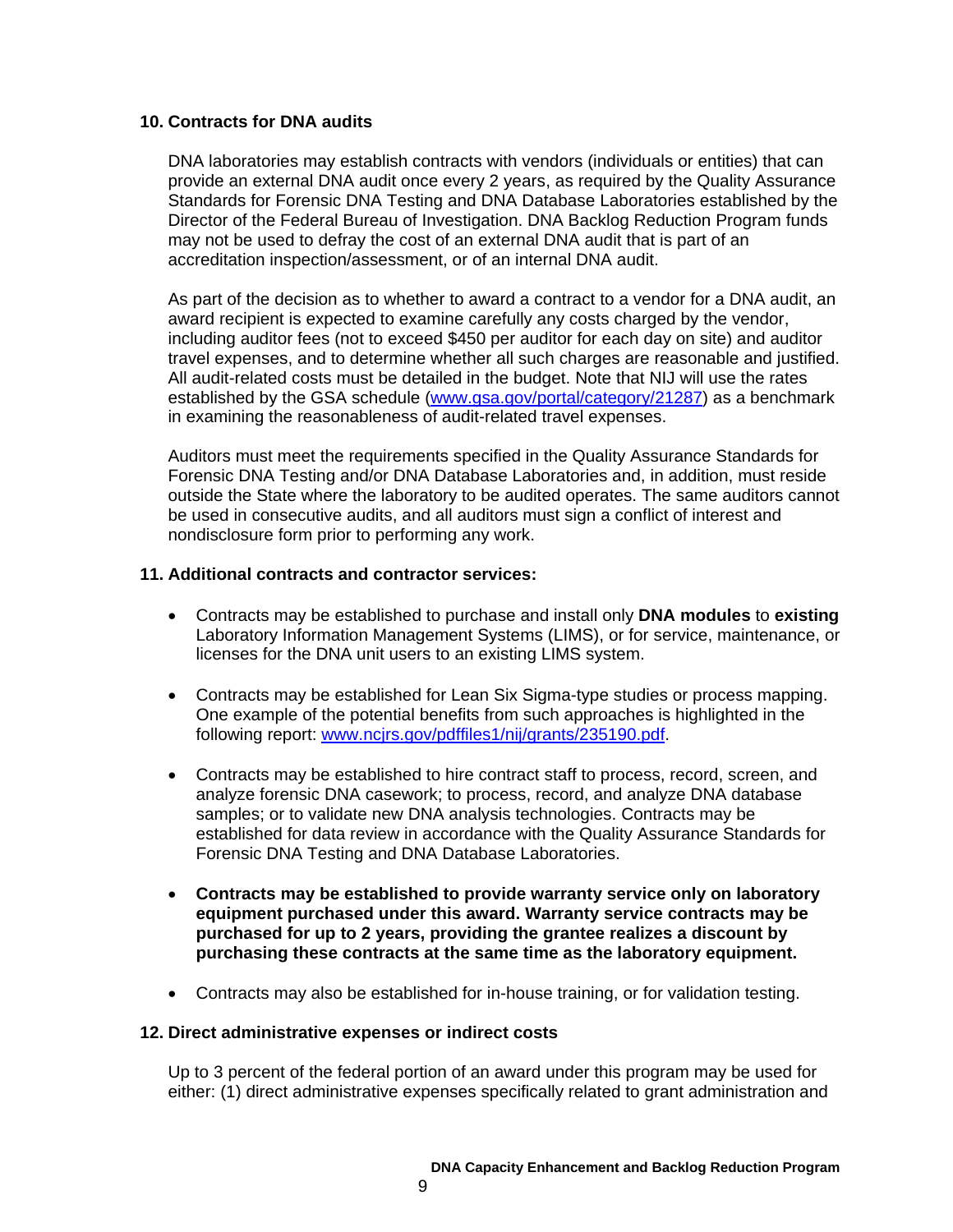management, or (2) indirect costs. **Applicants may not request both direct administrative expenses and indirect costs.**

#### **d. Expenses That Are Not Permitted**

Federal funds awarded under this program may only be used for the permissible uses of funds outlined above. Among other things, they may not be used for:

- 1. Salaries and benefits for existing staff, other than as discussed in section c (Permissible Uses of Funds), paragraphs 1 and 2.
- 2. Travel, other than authorized travel expenses associated with appropriate DNA training and visits to outsourcing laboratories as discussed in section c (Permissible Uses of Funds), paragraphs 3 and 4.
- 3. Construction.
- 4. Direct administrative expenses and/or indirect costs that exceed 3 percent of the federal portion of the award.
- 5. Accreditation costs.
- 6. Office supplies (paper, pens, toner, printer cartridges, etc.).
- 7. Maintenance and service contracts and licensing agreements for existing Laboratory Information Management Systems; except for client stations within the DNA Unit.
- 8. Testimony and associated travel costs.
- 9. New LIMS systems.
- 10. Renovations.
- 11. Service or maintenance contracts on laboratory equipment not purchased under this award.
- 12. Purchase of equipment for technologies that have not been approved for use by the National DNA Index System.
- 13. Work that is funded under another federal award.
- 14. Purchase of kits to collect forensic or reference samples by law enforcement or other agencies outside the DNA laboratory.

#### **e. Limitation on Use of Award Funds for Employee Compensation; Waiver**

With respect to any award of more than \$250,000 made under this solicitation, recipients may not use federal funds to pay total cash compensation (salary plus cash bonuses) to any employee of the award recipient at a rate that exceeds 110% of the maximum annual salary payable to a member of the Federal Government's Senior Executive Service (SES) at an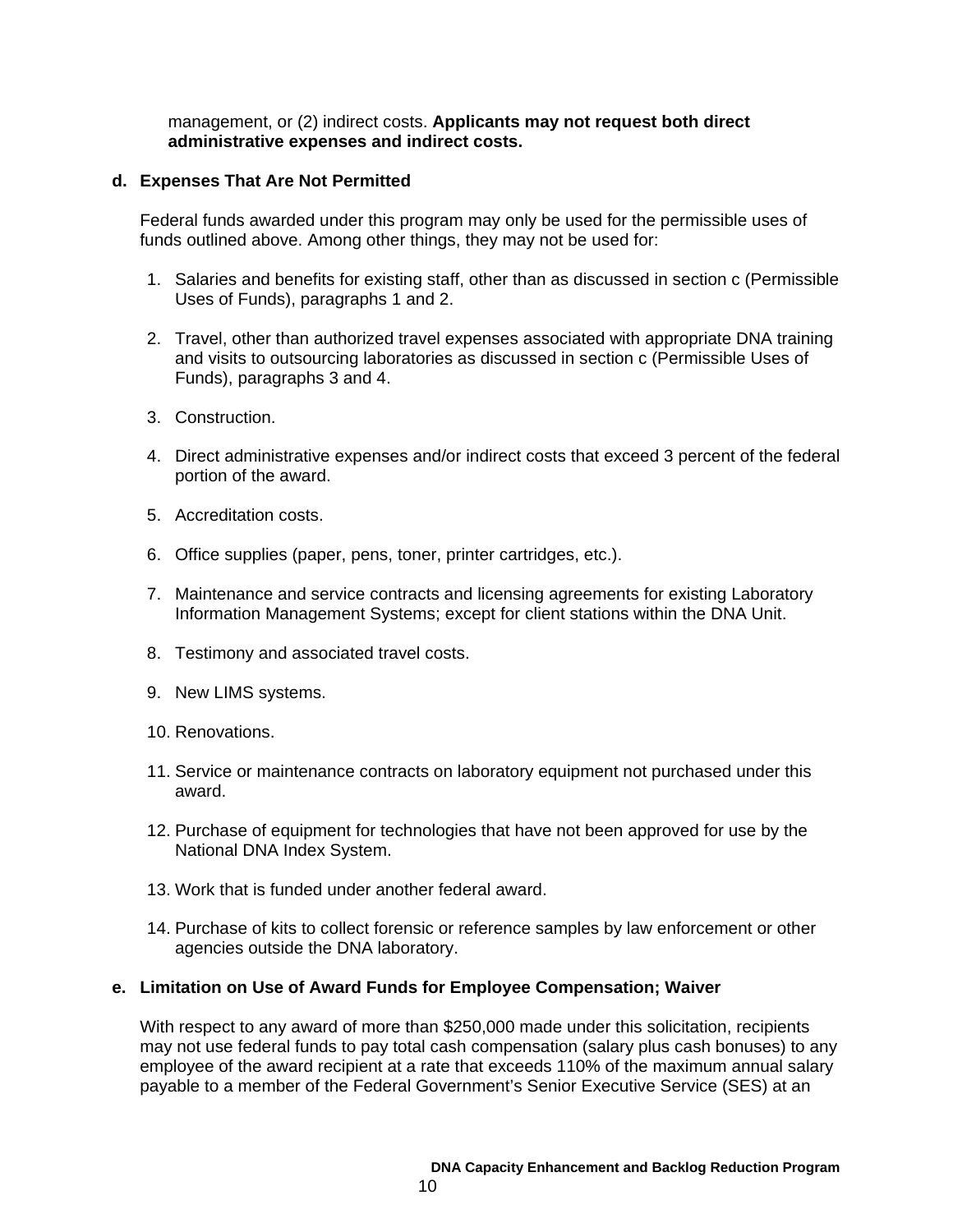agency with a Certified SES Performance Appraisal System for that year.<sup>[5](#page-11-0)</sup> The 2014 salary table for SES employees is available at [www.opm.gov/salary-tables.](http://www.opm.gov/policy-data-oversight/pay-leave/salaries-wages/salary-tables/14Tables/exec/html/ES.aspx) Note: A recipient may compensate an employee at a greater rate, provided the amount in excess of this compensation limitation is paid with non-federal funds. (Any such additional compensation will not be considered matching funds where match requirements apply.)

The Assistant Attorney General (AAG) for OJP may exercise discretion to waive, on an individual basis, the limitation on compensation rates allowable under an award. An applicant requesting a waiver should include a detailed justification in the budget narrative of the application. Unless the applicant submits a waiver request and justification with the application, the applicant should anticipate that OJP will request the applicant to adjust and resubmit the budget.

The justification should include the particular qualifications and expertise of the individual, the uniqueness of the service the individual will provide, the individual's specific knowledge of the program or project being undertaken with award funds, and a statement explaining that the individual's salary is commensurate with the regular and customary rate for an individual with his/her qualifications and expertise, and for the work to be done.

# **f. Minimization of Conference Costs**

OJP strongly encourages applicants that propose to use award funds for any conference-, meeting-, or training-related activity to carefully review OJP policy and guidance on "conference" approval, planning and reporting available at [www.ojp.gov/funding/confcost.htm](http://www.ojp.gov/funding/confcost.htm) prior to submission. OJP policy and guidance (1) encourage minimization of conference, meeting, and training costs; (2) require prior written approval (which may affect project timelines) of most such costs for cooperative agreement recipients and of some such costs for grant recipients; and (3) set cost limits, including a general prohibition of all food and beverage costs.

# **g. Costs Associated with Language Assistance (if applicable)**

If an applicant proposes a program or activity that would deliver services or benefits to individuals, the costs of taking reasonable steps to provide meaningful access to those services or benefits for individuals with limited English proficiency may be allowable. Reasonable steps to provide meaningful access to services or benefits may include interpretation or translation services where appropriate.

For additional information, see the "Civil Rights Compliance" section of the OJP "Other Requirements for OJP Applications" Web page at [www.ojp.usdoj.gov/funding/other\\_requirements.htm.](http://www.ojp.usdoj.gov/funding/other_requirements.htm)

# **h. Match Requirement**

This solicitation does not require a match. However, if a successful application proposes a voluntary match amount, and OJP approves the budget, the total match amount incorporated into the approved budget becomes mandatory and subject to audit.

<span id="page-11-0"></span> $5$  This limitation on use of award funds does not apply to the non-profit organizations specifically named at Appendix C to 2 C.F.R. Part 230.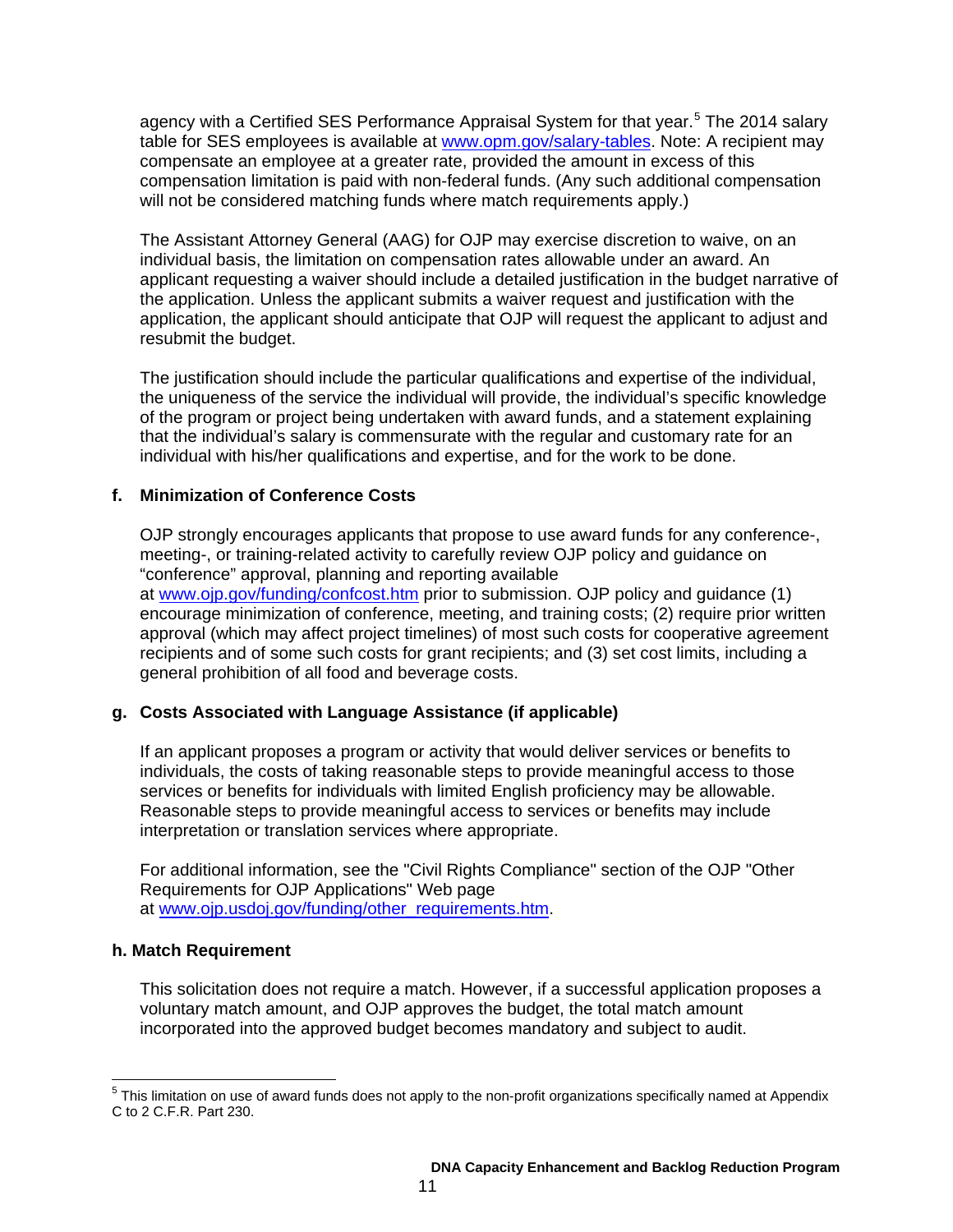# <span id="page-12-0"></span>**Performance Measures**

To assist the Department with fulfilling its responsibilities under the Government Performance and Results Act of 1993 (GPRA), Public Law 103-62, and the GPRA Modernization Act of 2010, Public Law 111–352, applicants that receive funding under this solicitation must provide data that measure the results of their work done under this solicitation. OJP will require any award recipient, post award, to provide the data requested in the "Data Grantee Provides" column so that OJP can calculate values for the "Performance Measures" column. Performance measures for this solicitation are as follows:

| <b>Objective</b>                                                                                                                                                                                                                                                 | <b>Performance</b><br>Measure(s)                                                                                                                                                                                               | <b>Data Grantee Provides</b>                                                                                                                                                                                                                                                                                                                                                                                                                                                                                                                                                                                                                                                                                                                                                                                                                                                                                                                                                                                                                                                                                                                                                                                 |
|------------------------------------------------------------------------------------------------------------------------------------------------------------------------------------------------------------------------------------------------------------------|--------------------------------------------------------------------------------------------------------------------------------------------------------------------------------------------------------------------------------|--------------------------------------------------------------------------------------------------------------------------------------------------------------------------------------------------------------------------------------------------------------------------------------------------------------------------------------------------------------------------------------------------------------------------------------------------------------------------------------------------------------------------------------------------------------------------------------------------------------------------------------------------------------------------------------------------------------------------------------------------------------------------------------------------------------------------------------------------------------------------------------------------------------------------------------------------------------------------------------------------------------------------------------------------------------------------------------------------------------------------------------------------------------------------------------------------------------|
| To improve the DNA<br>analysis capacity of<br>existing State and local<br>government crime<br>laboratories that<br>conduct forensic DNA<br>analysis.<br>To reduce backlogged<br>forensic DNA casework<br>in State and local<br>government crime<br>laboratories. | Increase in DNA analysis<br>throughput for the<br>laboratory.<br>Reduction in response<br>time for requests.<br>Percentage decrease in<br>DNA backlog. <sup>6</sup><br>Number of DNA profiles<br>resulting in a CODIS<br>match | 1. Average number of forensic DNA samples analyzed per<br>analyst per month at the beginning of the award period.<br>2. Average number of forensic DNA samples analyzed per<br>analyst per month at the end of the reporting period.<br>3. Average number of days between the submission of a<br>request for forensic biology/DNA analysis to the laboratory<br>and the delivery of the test results at the beginning of the<br>award period.<br>4. Average number of days between the submission of a<br>request for forensic biology/DNA analysis to the laboratory<br>and the delivery of the test results at the end of the reporting<br>period.<br>5. Number of backlogged forensic biology/DNA cases at the<br>beginning of the award period.<br>6. Number of backlogged forensic biology/DNA cases at the<br>end of the reporting period.<br>7. Number of backlogged forensic biology/DNA cases<br>analyzed using funds provided under this announcement.<br>8. Number of DNA profiles from forensic analyses entered into<br>CODIS as a result of the funds provided under this<br>announcement.<br>9. Number of CODIS hits attributable to the forensic analyses<br>funded under this announcement. |

#### **Forensic DNA laboratories will provide the following data for performance measures:**

<span id="page-12-1"></span> $6$  A backlogged case is defined as a forensic biology/DNA case that has not been completed within 30 days of receipt in the laboratory.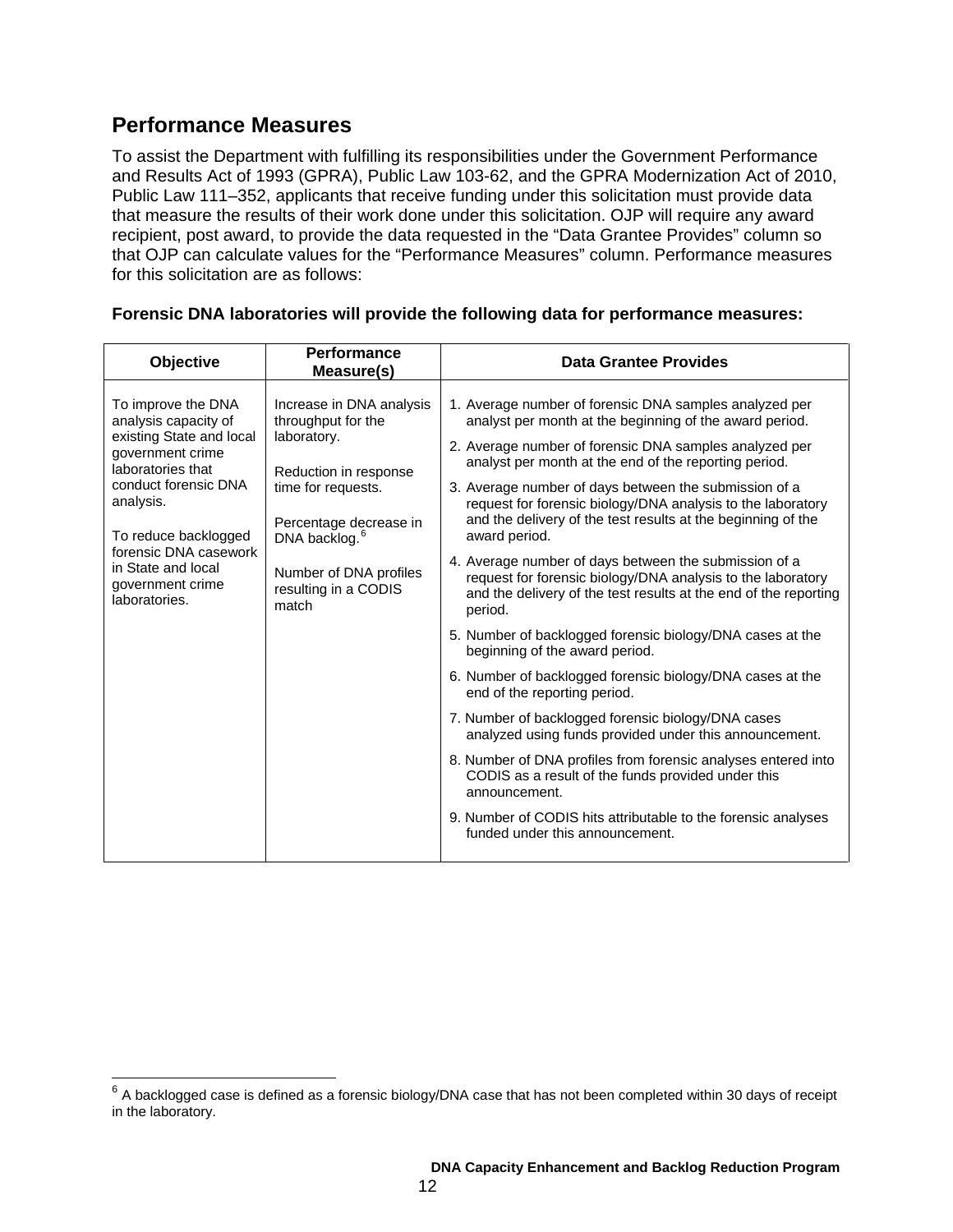# **DNA database laboratories will provide the following data for performance measures.**

| Objective                                                                                                                                                                                                                                                        | Performance<br>Measure(s)                                                                                                                                                                                                       | <b>Data Grantee Provides</b>                                                                                                                                                                                                                                                                                                                                                                                                                                                                                                                                                                                                                                                                                                                                                                                                                                                                                                                                                                                                                                                                                                                                                   |
|------------------------------------------------------------------------------------------------------------------------------------------------------------------------------------------------------------------------------------------------------------------|---------------------------------------------------------------------------------------------------------------------------------------------------------------------------------------------------------------------------------|--------------------------------------------------------------------------------------------------------------------------------------------------------------------------------------------------------------------------------------------------------------------------------------------------------------------------------------------------------------------------------------------------------------------------------------------------------------------------------------------------------------------------------------------------------------------------------------------------------------------------------------------------------------------------------------------------------------------------------------------------------------------------------------------------------------------------------------------------------------------------------------------------------------------------------------------------------------------------------------------------------------------------------------------------------------------------------------------------------------------------------------------------------------------------------|
| To improve the capacity of<br>laboratories that conduct DNA<br>analysis on convicted offender<br>and/or arrestee DNA samples<br>(DNA database samples).<br>To reduce the backlog of convicted<br>offender and/or arrestee DNA<br>samples (DNA database samples). | Increase in DNA<br>analysis throughput<br>for the laboratory.<br>Reduction in<br>response time for<br>requests.<br>Percent decrease in<br>DNA backlog. <sup>7</sup><br>Number of DNA<br>profiles resulting in a<br>CODIS match. | 1. Average number of DNA database<br>samples analyzed per analyst per month at<br>the beginning of the award period.<br>2. Average number of DNA database<br>samples analyzed per analyst per month at<br>the end of the reporting period.<br>3. Average number of days between the<br>submission of a DNA database sample to<br>the laboratory and the upload of the profile<br>to CODIS at the beginning of the award<br>period.<br>4. Average number of days between the<br>submission of a DNA database sample to<br>the laboratory and the upload of the profile<br>to CODIS at the end of the award period.<br>5. Number of backlogged DNA database<br>samples at the beginning of the award<br>period.<br>6. Number of backlogged DNA database<br>samples at the end of the award period.<br>7. Number of DNA database samples<br>analyzed using funds provided under this<br>announcement.<br>8. Number of DNA profiles from DNA<br>database samples entered into CODIS as a<br>result of the funds provided under this<br>announcement.<br>9. Number of CODIS hits resulting from<br>DNA database profiles developed using<br>funds provided under this announcement. |

OJP does not require applicants to submit performance measures data with their applications. Instead, applicants should discuss in their application their proposed methods for collecting data for performance measures. Refer to the section "What an Application Should Include" on page 13 for additional information.

To assist NIJ in determining baseline national backlogs, all applicants are asked to supply the baseline backlog data requested in the following table as part of their program narrative. If the

<span id="page-13-0"></span> $7$  A backlogged DNA database sample is defined as a DNA database sample that has not been completed within 30 days of receipt in the laboratory.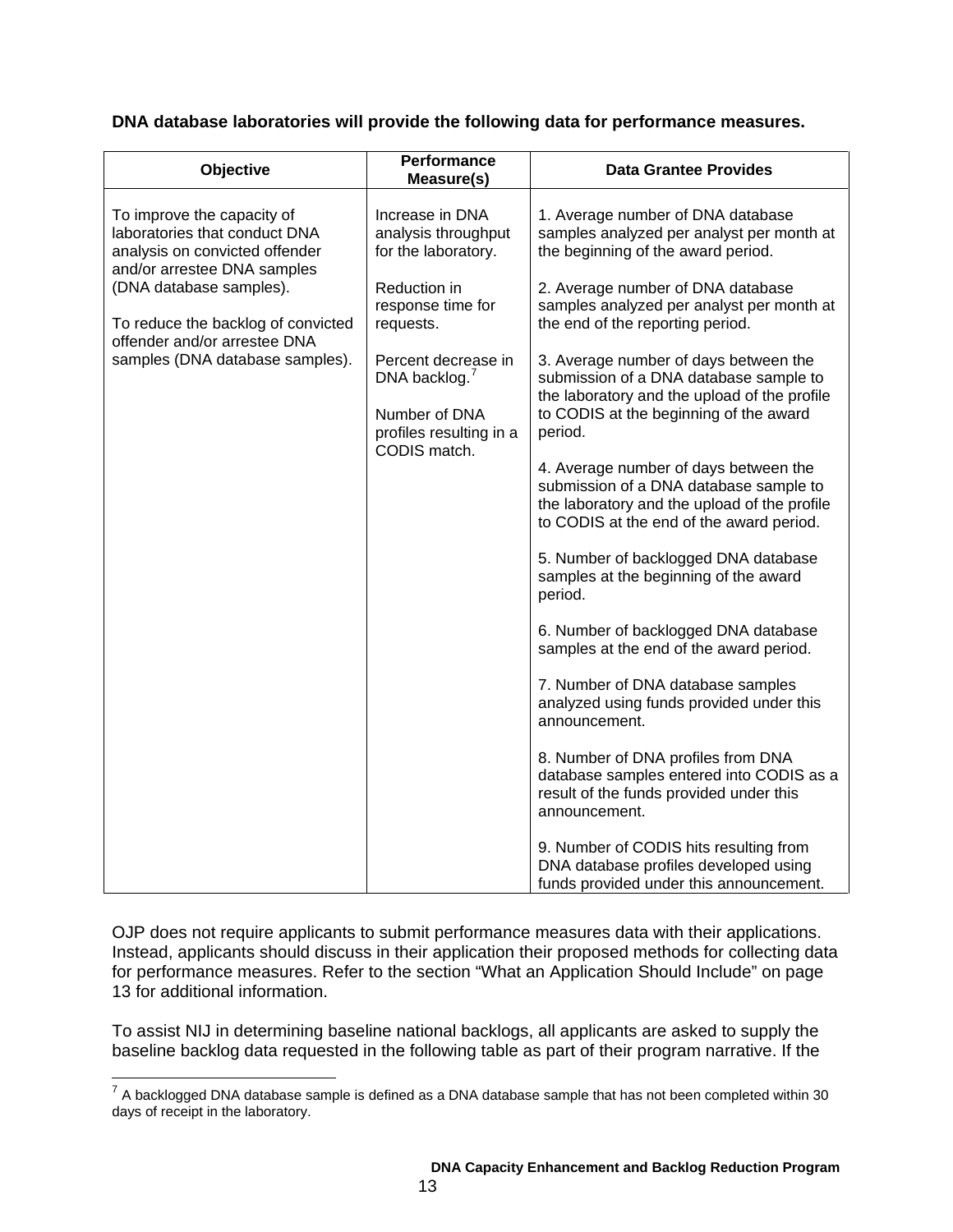applicant has State DNA database laboratory responsibilities, the request encompasses backlog data for the database laboratory, regardless of whether assistance is being sought for the database operation.

# **Baseline Backlog Data**

| <b>Casework Laboratories</b>                                                                                                                                                                                                                                                                                                                                               |  |
|----------------------------------------------------------------------------------------------------------------------------------------------------------------------------------------------------------------------------------------------------------------------------------------------------------------------------------------------------------------------------|--|
| Number of untested/not completed forensic biology/DNA cases on hand on<br>January 1, 2013.                                                                                                                                                                                                                                                                                 |  |
| Number of untested/not completed forensic biology/DNA cases more than 30<br>days old (backlogged) on January 1, 2013.                                                                                                                                                                                                                                                      |  |
| Please estimate percentage of these cases that were from property crimes.                                                                                                                                                                                                                                                                                                  |  |
| Number of new cases for forensic biology/DNA received in 2013.                                                                                                                                                                                                                                                                                                             |  |
| Please estimate percentage of these cases that were from property crimes.                                                                                                                                                                                                                                                                                                  |  |
| Total number of forensic biology/DNA cases completed in 2013.                                                                                                                                                                                                                                                                                                              |  |
| Please estimate percentage of these cases that were property crimes.                                                                                                                                                                                                                                                                                                       |  |
| Forensic biology/DNA cases closed by administrative means in 2013.                                                                                                                                                                                                                                                                                                         |  |
| Number of untested/not completed forensic biology/DNA cases on hand on<br>December 31, 2013.                                                                                                                                                                                                                                                                               |  |
| Number of untested/not completed forensic biology/DNA cases more than 30<br>days old (backlogged) on December 31, 2013.                                                                                                                                                                                                                                                    |  |
| The average number of days needed to complete (including peer review and<br>report) non-priority forensic DNA cases for calendar year 2013. Please<br>indicate violent crime time with a "V" and the nonviolent crime time with<br>"NV." If the applicant cannot separate violent and nonviolent cases, please<br>mark the applicant's response to this question with "X." |  |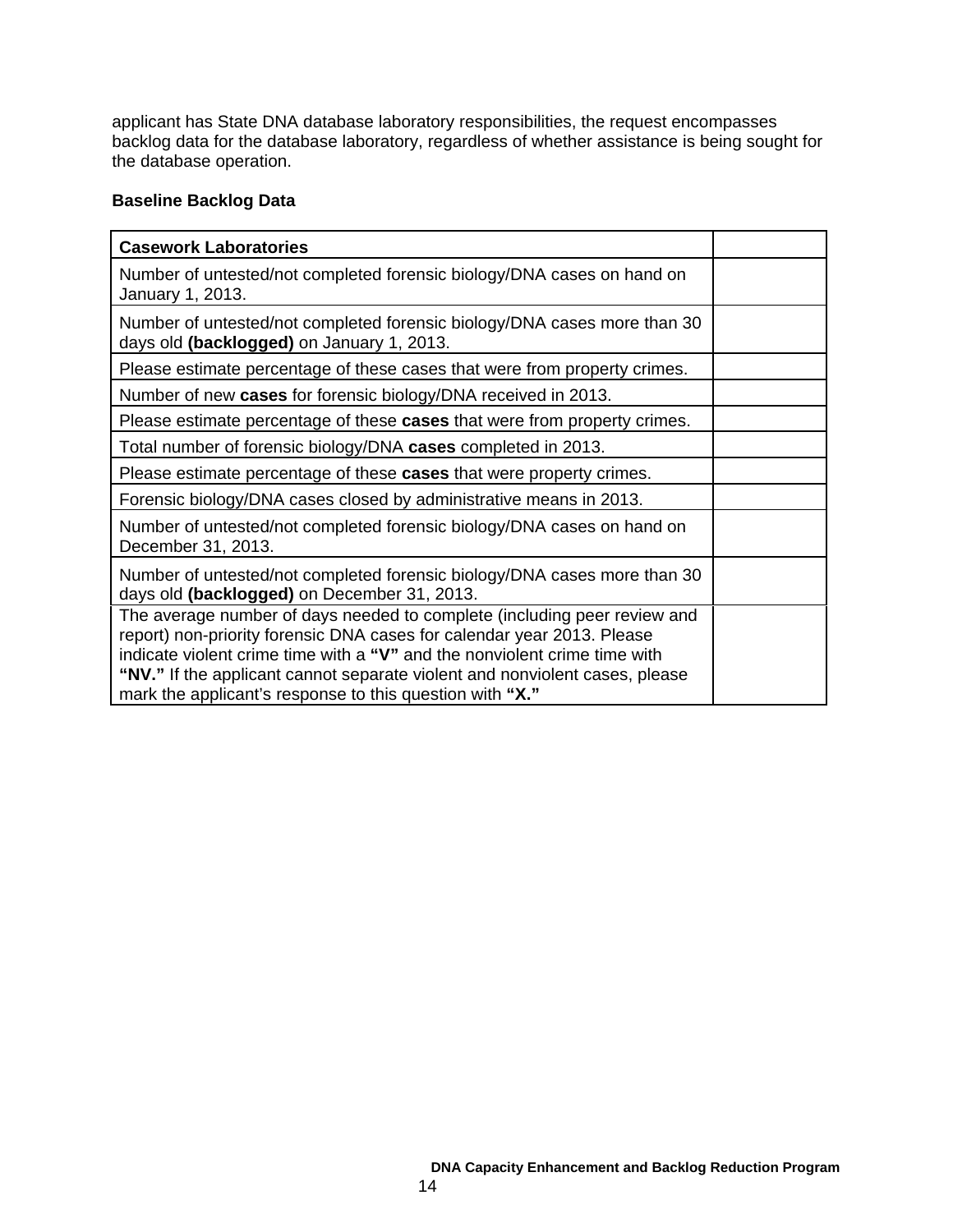| <b>Database Laboratories</b>                                                                                                            |  |
|-----------------------------------------------------------------------------------------------------------------------------------------|--|
| <b>Convicted Offender Samples</b>                                                                                                       |  |
| The number of untested/not completed convicted offender samples on hand<br>on January 1, 2013.                                          |  |
| The number of untested/not completed convicted offender samples more<br>than 30 days old (backlogged) as of January 1, 2013.            |  |
| The number of new convicted offender samples received in 2013.                                                                          |  |
| The total number of convicted offender samples completed in 2013.                                                                       |  |
| Samples closed by administrative means (duplicates, non-authorized<br>samples, etc.) in 2013.                                           |  |
| Number of untested/not completed convicted offender samples on December<br>31, 2013.                                                    |  |
| Number of untested/not completed convicted offender samples more than 30<br>days old (backlogged) on December 31, 2013.                 |  |
| Average number of days to complete the processing of a convicted offender<br>sample (including upload to CODIS) for calendar year 2013. |  |
| <b>Arrestee Samples</b>                                                                                                                 |  |
| The number of untested/not completed arrestee samples on hand as of<br>January 1, 2013.                                                 |  |
| The number of untested/not completed arrestee samples more than 30 days<br>old (backlogged) on January 1, 2013.                         |  |
| The number of new arrestee samples received in 2013.                                                                                    |  |
| The total number of arrestee samples completed in 2013.                                                                                 |  |
| Samples closed by administrative means (duplicates, non-authorized<br>samples, etc.) in 2013.                                           |  |
| Number of untested/not completed arrestee samples on December 31, 2013.                                                                 |  |
| Number of untested/not completed arrestee samples more than 30 days old<br>(backlogged) on December 31, 2013.                           |  |
| Average number of days to complete the processing of an arrestee sample<br>(including upload to CODIS) for calendar year 2013.          |  |

# **Definitions for Requested Baseline Backlog Data**

**Backlogged forensic biology/DNA case**—A forensic biology/DNA case that has not been completed within 30 days of receipt in the laboratory.

**Backlogged DNA database sample**—A DNA database sample that has not been completed within 30 days of receipt in the laboratory.

**Case**—All physical evidence from a single criminal investigation submitted for crime laboratory analysis. A case may include multiple requests for analysis.

**DNA**—For the purposes of determining baseline national backlogs for casework laboratories, "DNA" will be considered to be biology screening (the location, screening, identification, and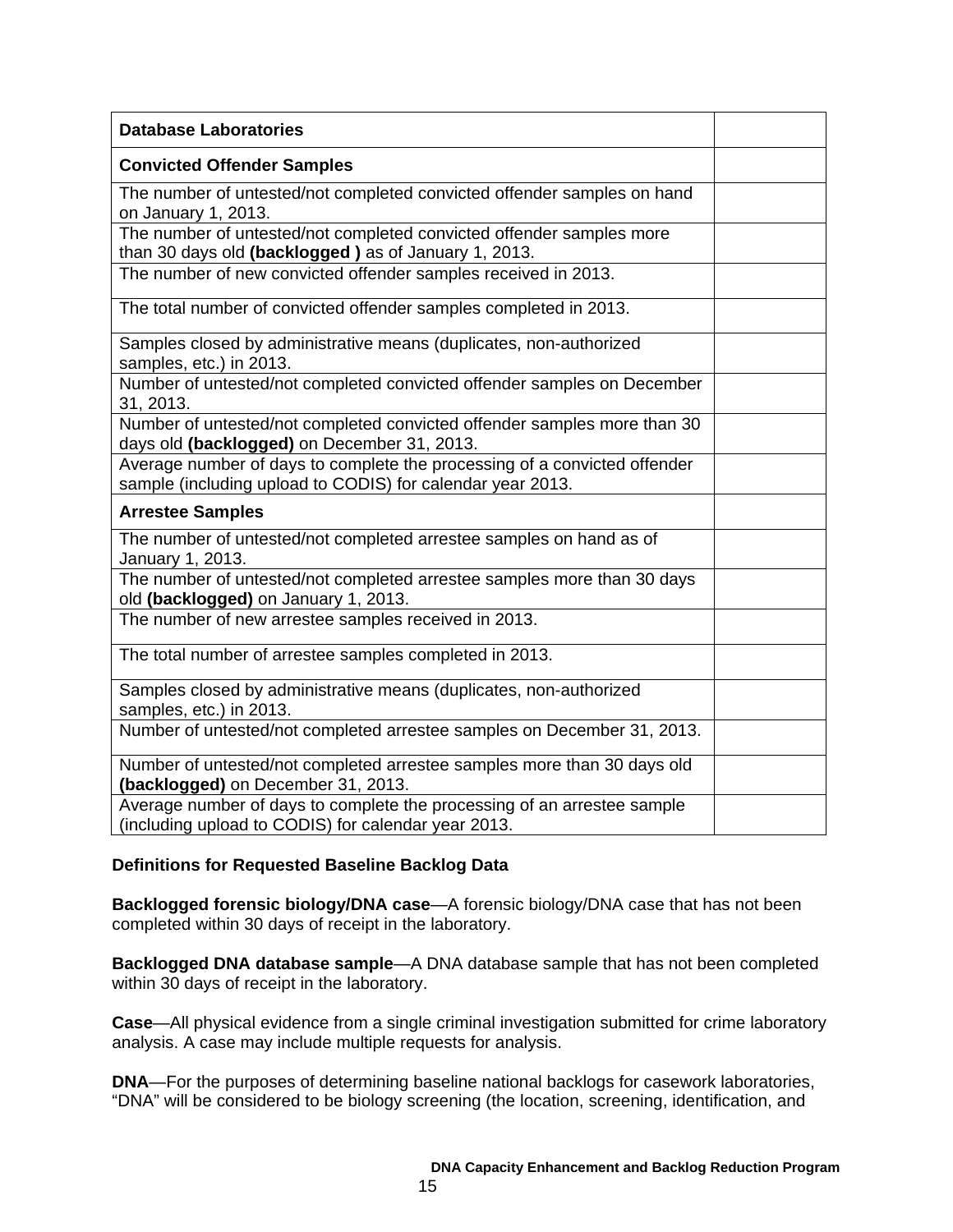characterization of blood and other biological stains and substances) and/or DNA analysis (the identification and comparison of DNA in biological samples). For the purpose of determining baseline national backlogs for database laboratories, "DNA" will be considered the testing of DNA in biological samples collected from convicted offenders and/or arrestees, and subsequent upload to CODIS databases.

# <span id="page-16-0"></span>**What an Application Should Include**

Applicants should anticipate that if they fail to submit an application that contains all of the specified elements, it may negatively affect the review of their application; and, should a decision be made to make an award, it may result in the inclusion of special conditions that preclude the recipient from accessing or using award funds pending satisfaction of the conditions.

OJP strongly recommends that applicants use appropriately descriptive file names (e.g*.*, "Program Narrative," "Budget Detail Worksheet and Budget Narrative") for all attachments.

# <span id="page-16-1"></span>**1. Information to Complete the Application for Federal Assistance (SF-424)**

The SF–424 is a required standard form used as a cover sheet for submission of preapplications, applications, and related information. OJP's Grants Management System (GMS) takes information from the applicant's profile to populate the fields on this form. When selecting "type of applicant," if the applicant is a for-profit entity, select "For-Profit Organization" or "Small Business" (as applicable).

- **Item 8**: Type of Application—"New."
- **Item 9**: Name of Federal Agency—"National Institute of Justice."
- **Item 10**: Catalog of Federal Domestic Assistance (CFDA)—For this program, the number is 16.741.
- **Item 11**: Descriptive Title of Applicant's Project—"FY 2014 DNA Capacity Enhancement and Backlog Reduction Program"—[*THE AGENCY'S NAME*]."
- **Item 13**: Proposed Project Dates—For this program, the proposed project dates should be "October 1, 2014, to September 30, 2016."
- **Item 16**: Is Application Subject To Review By State Executive Order 12372 Process?—A listing of States that have participated in this process can be found at [www.whitehouse.gov/omb/grants\\_spoc/.](http://www.whitehouse.gov/omb/grants_spoc/)

# <span id="page-16-2"></span>**2. Program Narrative**

**Applicants must use the application form (for the abstract, program narrative, and data collection plan) posted with this solicitation on the NIJ website:** [www.nij.gov/funding/welcome.htm.](http://www.nij.gov/funding/welcome.htm)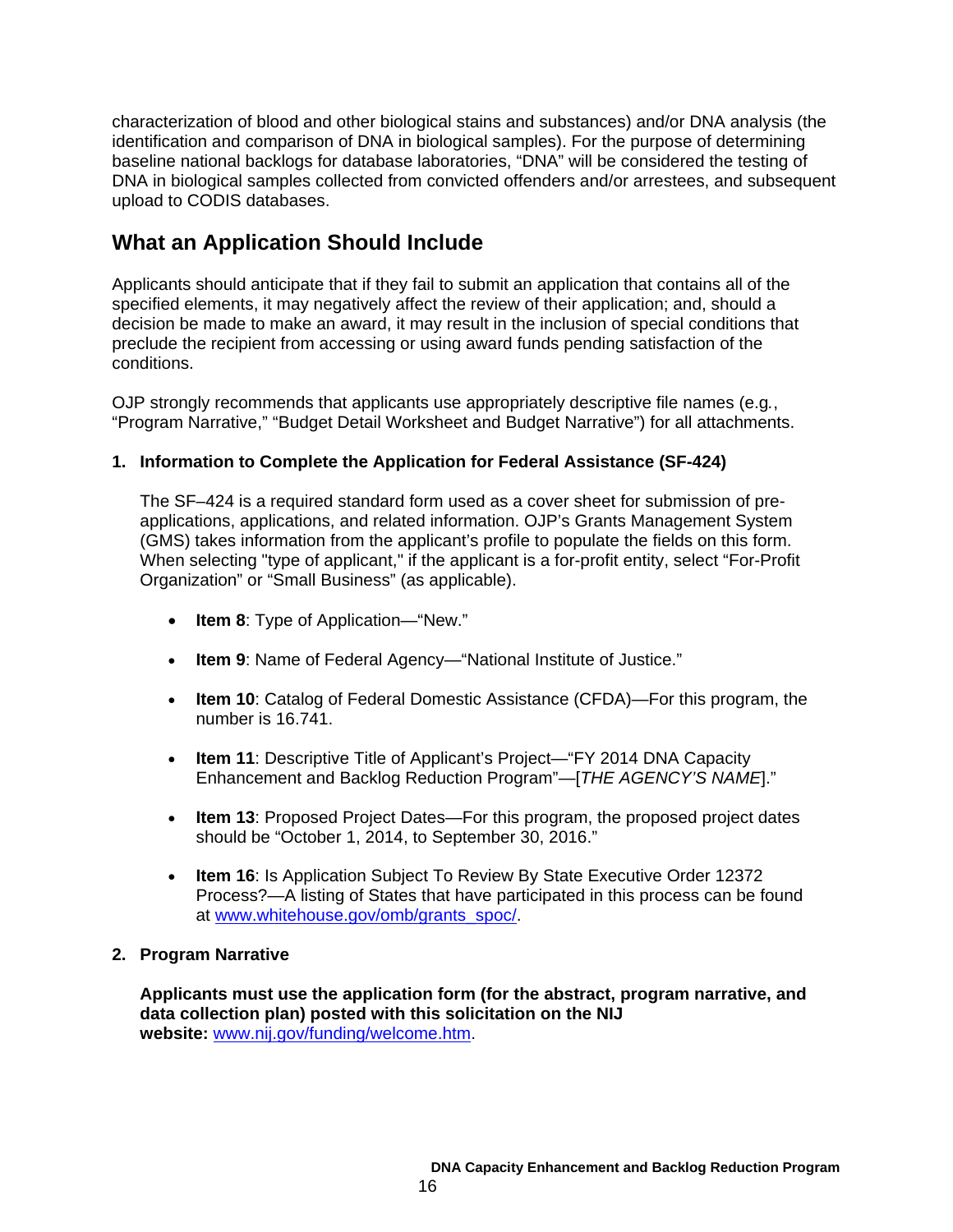- **a. Project Abstract:** The proposal abstract should serve as a succinct and accurate description of the proposed work. Applicants should concisely describe project goals and objectives, project plans, and methods for achieving the goals.
- **b. Narrative Body:** The program narrative should address the objectives, expected results, and the implementation approach. (See additional instructions below.)
	- **1. Plan for Collecting the Data Required for Performance Measures:** The data collection plan is a description of the applicant's plan for collecting the data required for the solicitation's performance measures. Applicants should discuss this plan in their applications. The plan should describe how the performance measure data will be derived, state who will be responsible for collecting the data, and state that the data will be available for review three (3) years post award, as required. The data collection plan should be rigorous to ensure that the performance measure data provided are accurate, auditable, and correctly measure the impact of the federal funds provided.

The data collection plan should clearly describe both the method for the collection and tracking of performance measure data produced as a result of federal assistance provided under this solicitation and the method for reporting such data on a semi-annual basis. For projects that include forensic DNA casework and/or DNA database sample testing activities and objectives, the data collection plan should also include an explanation of how the tracking and reporting methods will avoid the possibility of "double counting" forensic DNA cases and/or DNA database samples affected by federal funds.

- **2. Eligibility Requirements:** In the body of the narrative, applicants are to provide information showing that they meet the eligibility requirements indicated on page 3.
- **3. The body of the program narrative should also include the following**:
	- A detailed plan showing how the applicant intends to use FY 2014 DNA Capacity Enhancement and Backlog Reduction Program funds to meet the programmatic goals of this solicitation: reducing DNA sample turnaround time, increasing the throughput of the public DNA laboratory, and reducing the number of forensic DNA and/or DNA database samples awaiting analysis. Applicants should discuss how they intend to identify and address bottlenecks in the DNA analysis process.
	- A statement of the current average length of time it takes to process, record, screen and analyze a forensic DNA case from submission of a request to the laboratory to delivery of the forensic DNA test results and, if applicable, the current average length of time it takes from receipt in the laboratory of a DNA database sample to analyze and upload a DNA database sample to CODIS.
	- A statement of the average number of forensic DNA samples and/or DNA database samples currently analyzed per analyst per month.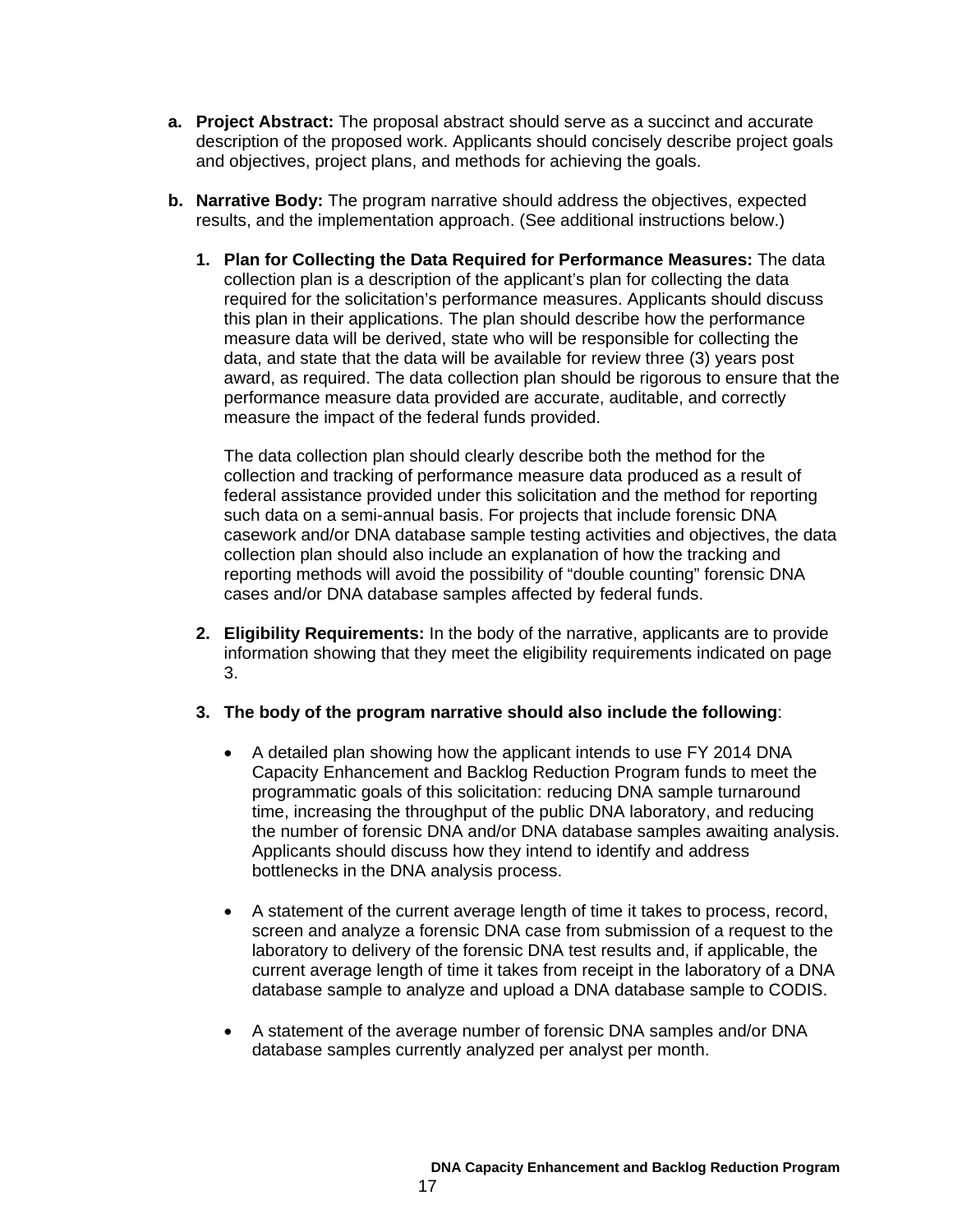- Descriptions of any observed and/or anticipated increases in DNA submissions that would be expected to significantly impact the DNA laboratory's backlog and/or capacity and that may negatively impact a project's expected results.
- **4. Applications seeking funds for DNA sample testing:** For applications seeking funds for processing, recording, screening, and analysis of forensic DNA and/or DNA database samples, a statement of the estimated number of forensic DNA cases and/or DNA database samples that can be processed, recorded, screened, and analyzed within the 24-month award project period using the federal funding requested under this FY 2014 program. This number should represent the number of forensic DNA cases and/or DNA database samples to be analyzed above and beyond the number that can be analyzed within 24 months using other sources of funding. The 24-month award project period begins October 1, 2014.

# <span id="page-18-0"></span>**3. Budget Detail Worksheet and Budget Narrative**

#### **a. Budget Detail Worksheet/Narrative**

A Microsoft Office Excel spreadsheet-format Budget Detail Worksheet/Budget Narrative template that is to be used for applying to this program can be found at [www.nij.gov/funding/welcome.htm.](http://www.nij.gov/funding/welcome.htm)

**Applicants MUST use this budget detail worksheet (which contains space for the budget narrative) so that cost information is appropriately detailed and automatically calculated, thereby reducing the potential for manual arithmetic errors.**

For questions pertaining to budget and examples of allowable and unallowable costs, see the OJP Financial Guide at [www.ojp.usdoj.gov/financialguide/index.htm](http://www.ojp.usdoj.gov/financialguide/index.htm)*.*

#### **b. Budget Narrative**

As noted above, the Budget Narrative has been integrated into the Budget Detail Worksheet that is posted with this solicitation. The narrative should thoroughly and clearly describe every category of expense listed in the Budget Detail Worksheet. OJP expects proposed budgets to be complete, cost effective, and allowable (e.g., reasonable, allocable, and necessary for project activities).

Applicants should demonstrate in their budget narratives how they will maximize cost effectiveness of grant expenditures. Budget narratives should generally describe cost effectiveness in relation to potential alternatives and the goals of the project. For example, a budget narrative should detail why planned in-person meetings are necessary, or how technology and collaboration with outside organizations could be used to reduce costs, without compromising quality.

The narrative should be mathematically sound and correspond with the information and figures provided in the Budget Detail Worksheet. The narrative should explain how the applicant estimated and calculated all costs, and how they are relevant to the completion of the proposed project.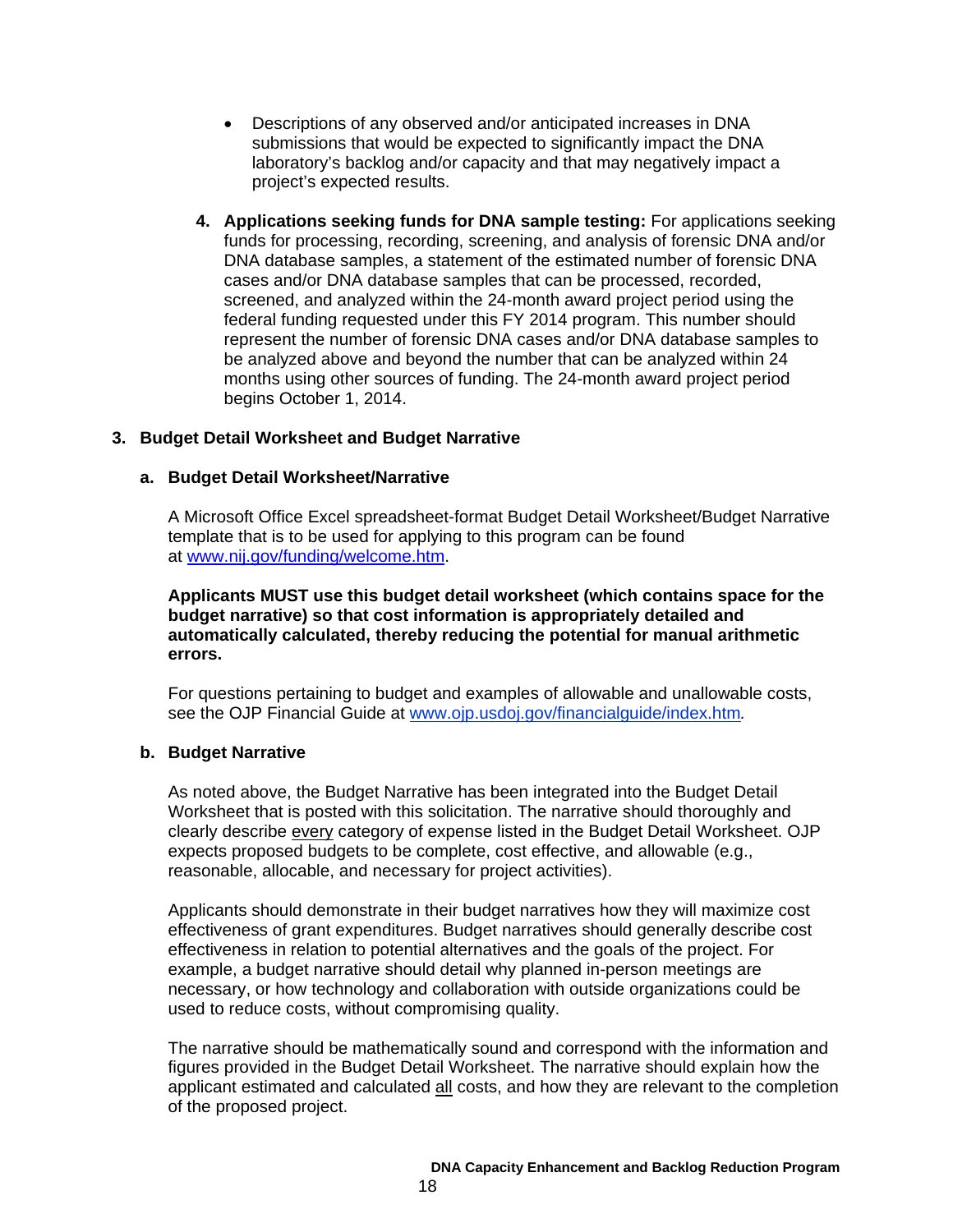### **c. Non-Competitive Procurement Contracts In Excess of Simplified Acquisition Threshold**

If an applicant proposes to make one or more non-competitive procurements of products or services, where the non-competitive procurement will exceed the simplified acquisition threshold (also known as the small purchase threshold), which is currently set at \$150,000, the application should address the considerations outlined in the OJP [Financial Guide.](http://www.ojp.usdoj.gov/financialguide/index.htm)

# <span id="page-19-0"></span>**4. Indirect Cost Rate Agreement (if applicable)**

Indirect costs are allowed only if the applicant has a federally approved indirect cost rate. (This requirement does not apply to units of local government.) Attach a copy of the federally approved indirect cost rate agreement to the application. Applicants that do not have an approved rate may request one through their cognizant federal agency, which will review all documentation and approve a rate for the applicant organization, or, if the applicant's accounting system permits, costs may be allocated in the direct cost categories. For assistance with identifying your cognizant agency, please contact the Customer Service Center at 1-800-458-0786 or at [ask.ocfo@usdoj.gov.](mailto:ask.ocfo@usdoj.gov) If DOJ is the cognizant federal agency, applicants may obtain information needed to submit an indirect cost rate proposal at [www.ojp.usdoj.gov/funding/pdfs/indirect\\_costs.pdf.](http://www.ojp.usdoj.gov/funding/pdfs/indirect_costs.pdf)

### **5. Additional Attachments**

### a. **Proof of DNA Laboratory Accreditation**

<span id="page-19-1"></span>Acceptable types of documentation of current accreditation include: an electronic (scanned) copy of the current accreditation certificate(s), a digital photograph of the current accreditation certificate(s), or a letter from the accrediting body that includes the certificate number. Additionally, if a certificate references another document that contains key information on the type or scope of the accreditation, provide a copy of that supplemental documentation.

# b. **Applicant Disclosure of Pending Applications**

Applicants are to disclose whether they have pending applications for federally funded grants or subgrants (including cooperative agreements) that include requests for funding to support the same project being proposed under this solicitation and will cover the identical cost items outlined in the budget narrative and worksheet in the application under this solicitation. The disclosure should include both direct applications for federal funding (e.g., applications to federal agencies) and indirect applications for such funding (e.g., applications to State agencies that will subaward federal funds).

OJP seeks this information to help avoid any inappropriate duplication of funding. Leveraging multiple funding sources in a complementary manner to implement comprehensive programs or projects is encouraged and is not seen as inappropriate duplication.

Applicants that have pending applications as described above are to provide the following information about pending applications submitted within the last 12 months: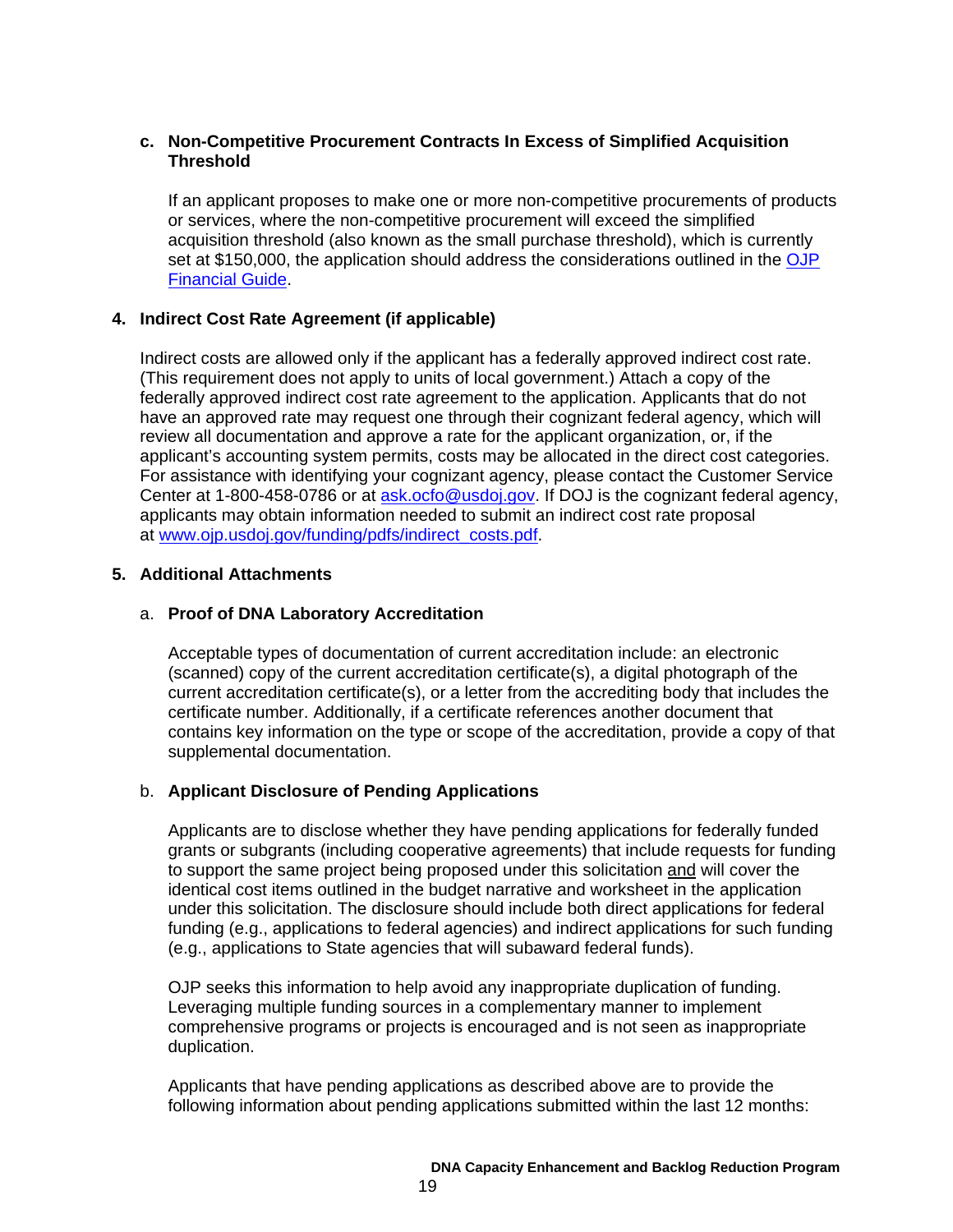- The federal or State funding agency.
- The solicitation name/project name.
- The point of contact information at the applicable funding agency.

| <b>Federal or</b><br><b>State</b><br><b>Funding</b><br><b>Agency</b>               | <b>Solicitation</b><br>Name/Project<br><b>Name</b>                                               | Name/Phone/E-mail for Point of Contact at<br><b>Funding Agency</b> |
|------------------------------------------------------------------------------------|--------------------------------------------------------------------------------------------------|--------------------------------------------------------------------|
| DOJ/COPS                                                                           | <b>COPS Hiring</b><br>Program                                                                    | Jane Doe, 202/000-0000; jane.doe@usdoj.gov                         |
| HHS/<br>Substance<br>Abuse &<br><b>Mental Health</b><br>Services<br>Administration | Drug Free<br>Communities<br>Mentoring Program/<br>North County Youth<br><b>Mentoring Program</b> | John Doe, 202/000-0000; john.doe@hhs.gov                           |

Applicants should include the table as a separate attachment, with the file name "Disclosure of Pending Applications," to their application. **Applicants that do not have pending applications as described above are to include a statement to this effect in the separate attachment page (e.g., "[Applicant Name on SF-424] does not have pending applications submitted within the last 12 months for federally funded grants or subgrants (including cooperative agreements) that include requests for funding to support the same project being proposed under this solicitation and will cover the identical cost items outlined in the budget narrative and worksheet in the application under this solicitation.").**

# **6. Accounting System and Financial Capability Questionnaire**

Any applicant (other than an individual) that is a non-governmental entity and that has not received any award from OJP within the past 3 years must download, complete, and submit this [form.](http://www.ojp.usdoj.gov/funding/forms/financial_capability.pdf)

# <span id="page-20-0"></span>**Review Process**

OJP is committed to ensuring a fair and open process for awarding grants. NIJ reviews the application to make sure that the information presented is reasonable, understandable, measurable, and achievable, as well as consistent with the solicitation. NIJ will review applications for formula awards to ensure statutory requirements have been met.

An application must satisfy the specific requirements outlined in this announcement including eligibility, allocation of funds, permissible expenses, and responsiveness to the scope of the solicitation; the general requirements for NIJ and OJP grants; and all other applicable legal requirements. (Submission of the baseline backlog data requested in the tables under "Performance Measures" will not be considered in review.)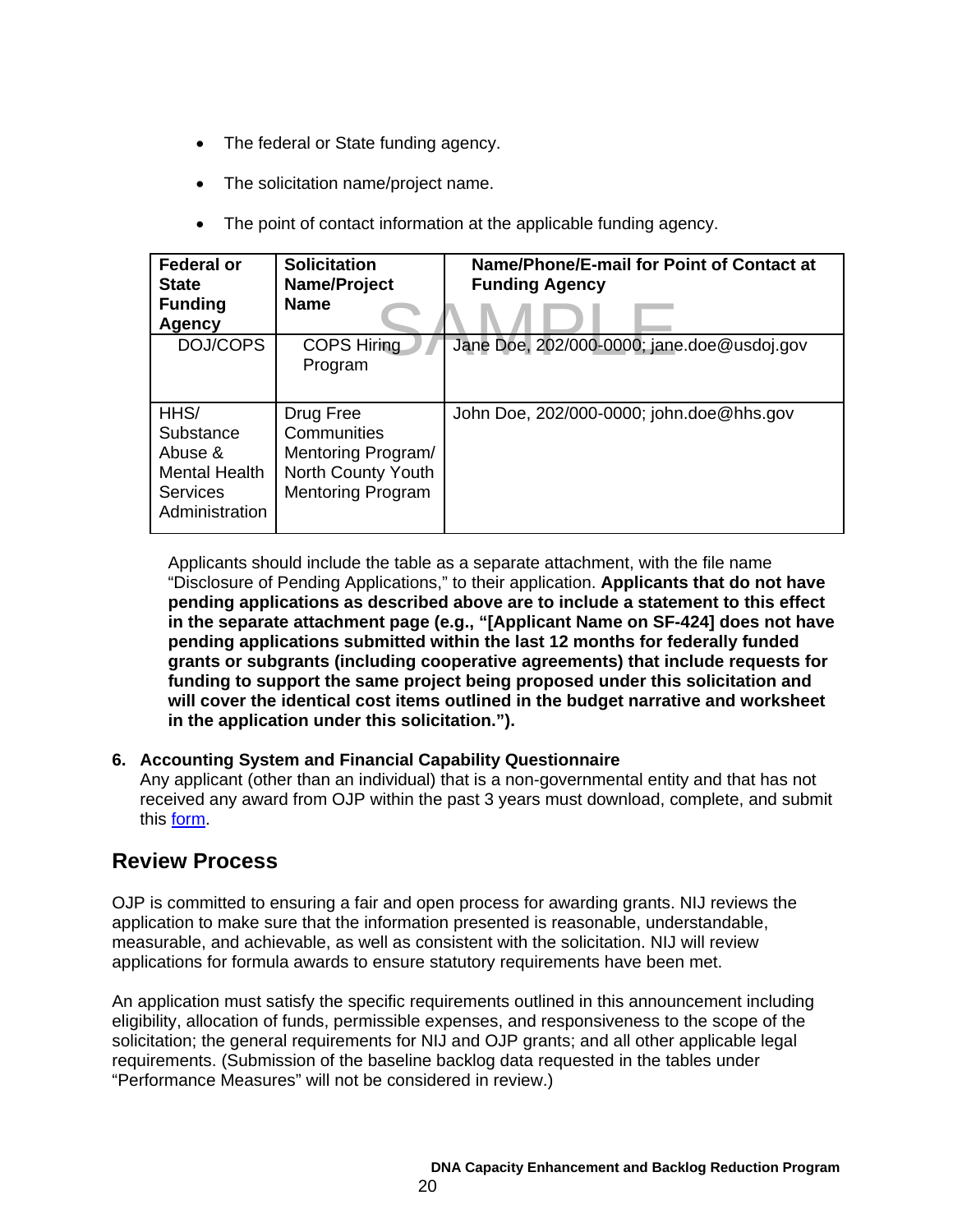Absent explicit statutory authorization or written delegation of authority to the contrary, all final award decisions will be made by the Assistant Attorney General (AAG).

### **All awards are subject to the availability of appropriated funds and to any modifications or additional requirements that may be imposed by law.**

# <span id="page-21-0"></span>**Additional Requirements**

Applicants selected for awards must agree to comply with additional legal requirements upon acceptance of an award. OJP encourages applicants to review the information pertaining to these additional requirements prior to submitting an application. Additional information for each requirement can be found at [www.ojp.usdoj.gov/funding/other\\_requirements.htm.](http://www.ojp.usdoj.gov/funding/other_requirements.htm)

- Civil Rights Compliance
- Civil Rights Compliance Specific to State Administering Agencies
- Faith-Based and Other Community Organizations
- Confidentiality
- Research and the Protection of Human Subjects
- Anti-Lobbying Act
- Financial and Government Audit Requirements
- Reporting of Potential Fraud, Waste, and Abuse, and Similar Misconduct
- National Environmental Policy Act (NEPA)
- DOJ Information Technology Standards (if applicable)
- Single Point of Contact Review
- Non-Supplanting of State or Local Funds
- Criminal Penalty for False Statements
- Compliance with [Office of Justice Programs Financial Guide](http://www.ojp.usdoj.gov/financialguide/index.htm)
- Suspension or Termination of Funding
- Non-profit Organizations
- For-profit Organizations
- Government Performance and Results Act (GPRA)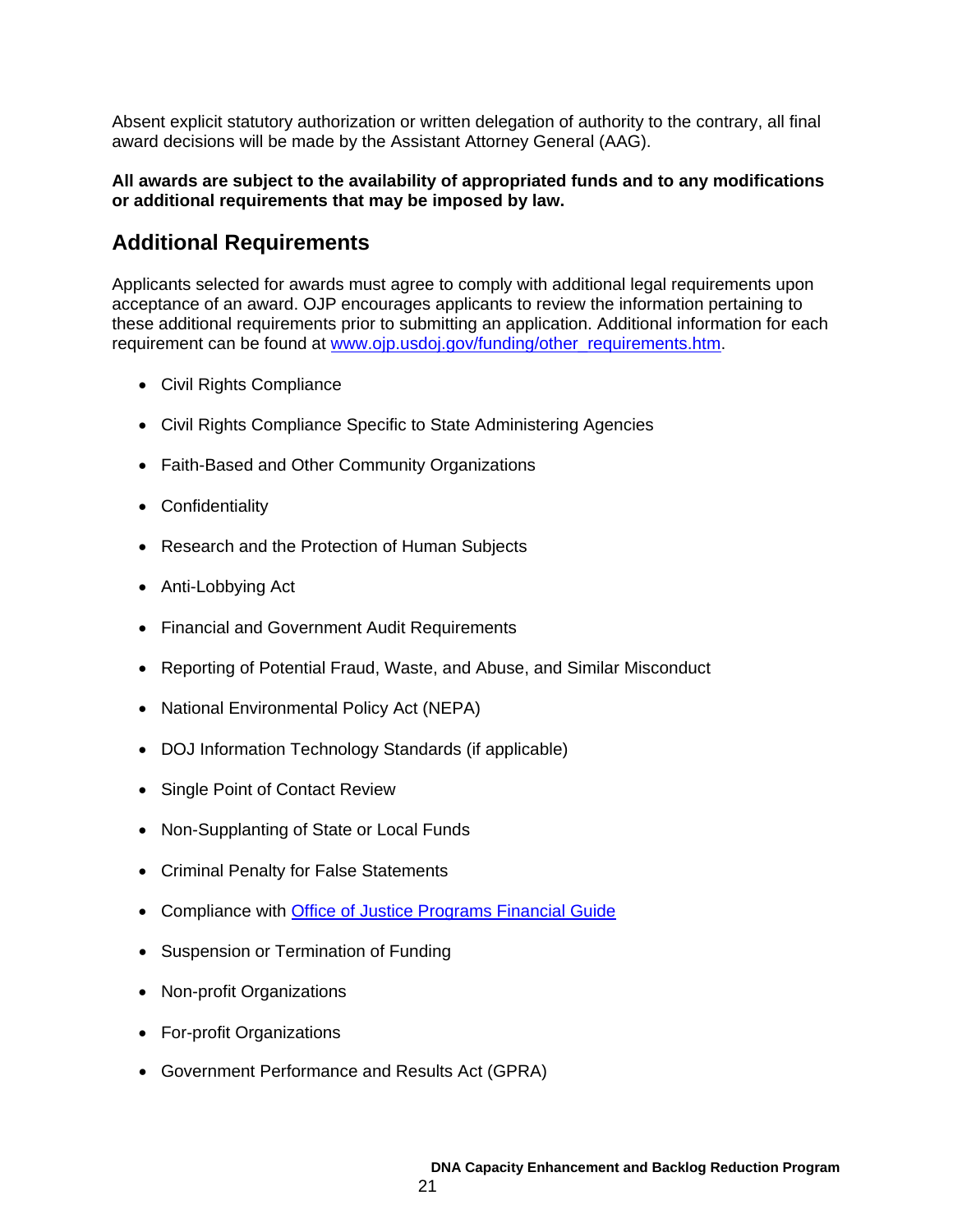- Rights in Intellectual Property
- Federal Funding Accountability and Transparency Act of 2006 (FFATA)
- Awards in Excess of \$5,000,000 Federal Taxes Certification Requirement
- Active SAM Registration
- Policy and Guidance for Approval, Planning, and Reporting of Conferences (including Meetings and Trainings)
- OJP Training Guiding Principles for Grantees and Subgrantees

**Reporting Requirements:** Each award recipient must submit, among other things, semi-annual performance measure data, semi-annual progress reports, and quarterly financial status reports. Progress report narratives should include a summary of project goals, the activities performed during the reporting period, and the effects of these activities toward achieving each goal. Narratives should also include descriptions of any observed increases in evidence submissions as well as issues which may negatively impact goals. Each award recipient also must submit a final report. The report must include a summary and assessment of the program carried out with the FY 2014 award, including cumulative performance measure data over the entire project period.

# <span id="page-22-0"></span>**How to Apply**

Applicants must submit applications through the Grants Management System [\(GMS\)](https://grants.ojp.usdoj.gov/gmsexternal/), which provides cradle to grave support for the application, award, and management of awards at OJP. Applicants **must register in GMS for each specific funding opportunity.** Although the registration and submission deadlines are the same, OJP urges applicants to **register promptly**, especially if this is their first time using the system. Find complete instructions on how to register and submit an application in GMS at [www.ojp.usdoj.gov/gmscbt/.](http://www.ojp.usdoj.gov/gmscbt/) Applicants that experience technical difficulties during this process should e-mail **GMS. HelpDesk@usdoj.gov or** call 888-549-9901 (option 3), Monday – Friday from 6:00 a.m. to midnight, Eastern Time, except federal holidays. OJP recommends that applicants **register promptly** to prevent delays in submitting an application package by the deadline.

**Note on File Types: GMS does not accept executable file types as application attachments**. These disallowed file types include, but are not limited to, the following extensions: ".com," ".bat," ".exe," ".vbs," ".cfg," ".dat," ".db," ".dbf," ".dll," ".ini," ".log," ".ora," ".sys," and ".zip."

All applicants should complete the following steps:

**1. Acquire a Data Universal Numbering System (DUNS) number.** In general, the Office of Management and Budget requires that all applicants (other than individuals) for federal funds include a DUNS number in their application for a new award or a supplement to an existing award. A DUNS number is a unique nine-digit sequence recognized as the universal standard for identifying and differentiating entities receiving federal funds. The identifier is used for tracking purposes and to validate address and point of contact information for federal assistance applicants, recipients, and subrecipients. The DUNS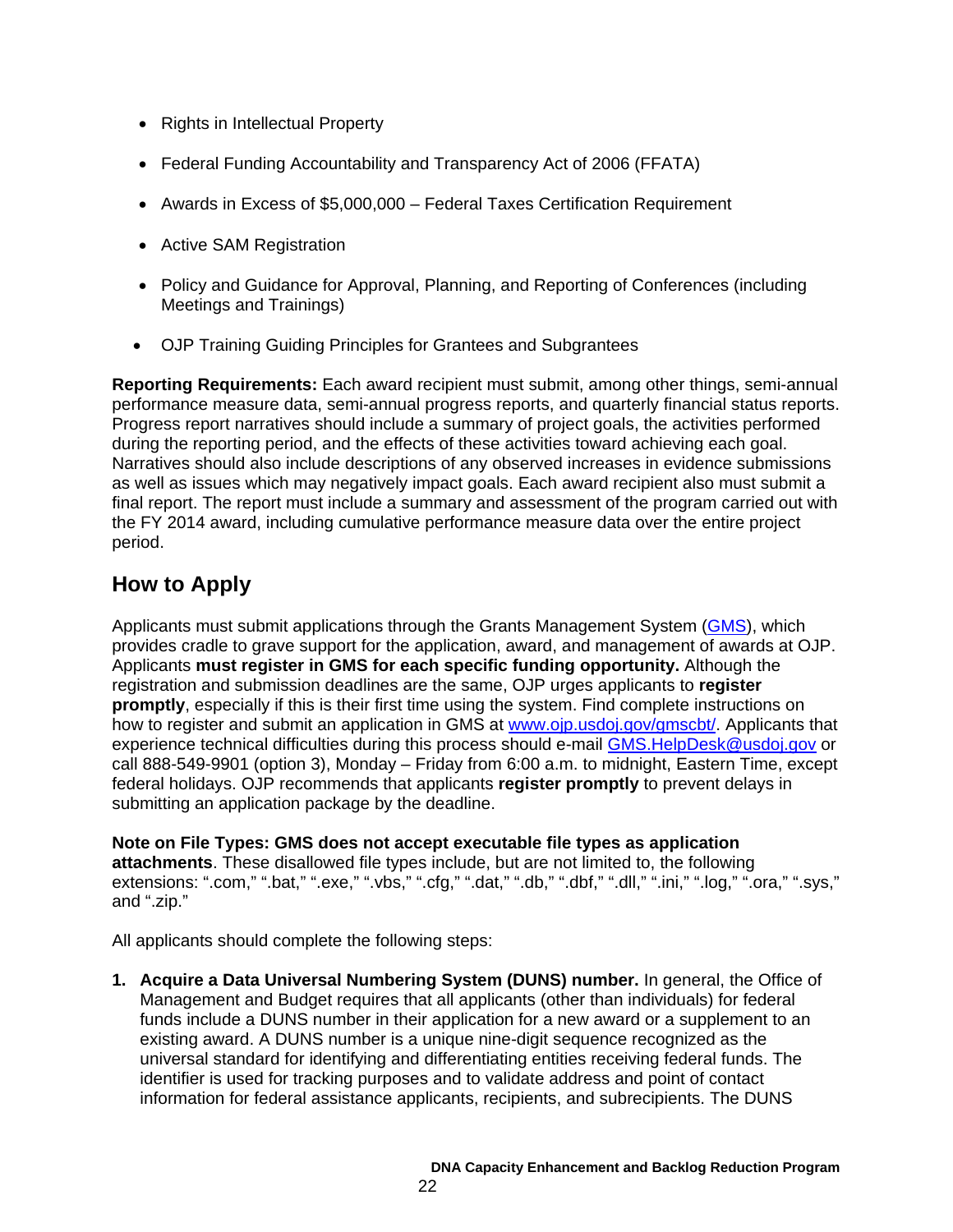number will be used throughout the grant life cycle. Obtaining a DUNS number is a free, one-time activity. Call Dun and Bradstreet at 866-705-5711 to obtain a DUNS number or apply online at www.dnb.com. A DUNS number is usually received within 1-2 business days.

**2. Acquire registration with the System for Award Management (SAM).** SAM is the repository for standard information about federal financial assistance applicants, recipients, and subrecipients. OJP requires that all applicants (other than individuals) for federal financial assistance maintain current registrations in the SAM database. Applicants must **update or renew their SAM registration annually** to maintain an active status.

Information about SAM registration procedures can be accessed at [www.sam.gov.](https://www.sam.gov/portal/public/SAM/?portal:componentId=1f834b82-3fed-4eb3-a1f8-ea1f226a7955&portal:type=action&interactionstate=JBPNS_rO0ABXc0ABBfanNmQnJpZGdlVmlld0lkAAAAAQATL2pzZi9uYXZpZ2F0aW9uLmpzcAAHX19FT0ZfXw**)

- **3. Acquire a GMS username and password**. New users must create a GMS profile by selecting the "First Time User" link under the sign-in box of the [GMS](https://grants.ojp.usdoj.gov/gmsexternal/login.do) home page. For more information on how to register in GMS, go to [www.ojp.usdoj.gov/gmscbt/.](http://www.ojp.usdoj.gov/gmscbt/)
- **4. Verify the SAM (formerly CCR) registration in GMS.** OJP requests that all applicants verify their SAM registration in GMS. Once logged into GMS, click the "CCR Claim" link on the left side of the default screen. Click the submit button to verify the SAM (formerly CCR) registration.
- **5. Search for the funding opportunity on GMS.** After logging into GMS or completing the GMS profile for username and password, go to the "Funding Opportunities" link on the left side of the page. Select NIJ and the FY14 DNA Capacity Enhancement and Backlog Reduction Program.
- **6. Register by selecting the "Apply Online" button associated with the funding opportunity title.** The search results from step 5 will display the funding opportunity title along with the registration and application deadlines for this funding opportunity. Select the "Apply Online" button in the "Action" column to register for this funding opportunity and create an application in the system.
- **7. Complete the Disclosure of Lobbying Activities, if applicable.** Any applicant that expends any funds for lobbying activities is to provide the detailed information requested on the form, *Disclosure of Lobbying Activities* [\(SF-LLL\)](http://www.ojp.gov/funding/forms/disclosure.pdf).
- **8. Follow the directions in GMS to submit an application consistent with this solicitation.** Once submitted, GMS will display a confirmation screen stating the submission was successful. **Important:** In some instances, applicants must wait for GMS approval before submitting an application. OJP urges applicants to submit the application **at least 72 hours prior** to the application due date.

# **Note: Duplicate Applications**

If an applicant submits multiple versions of an application, NIJ will review only the most recent valid version submitted.

# **Experiencing Unforeseen GMS Technical Issues**

Applicants that experience unforeseen GMS technical issues beyond their control that prevent them from submitting their application by the deadline must e-mail the NIJ contact identified in the Contact Information section on page 1 **within 24 hours after the application deadline** and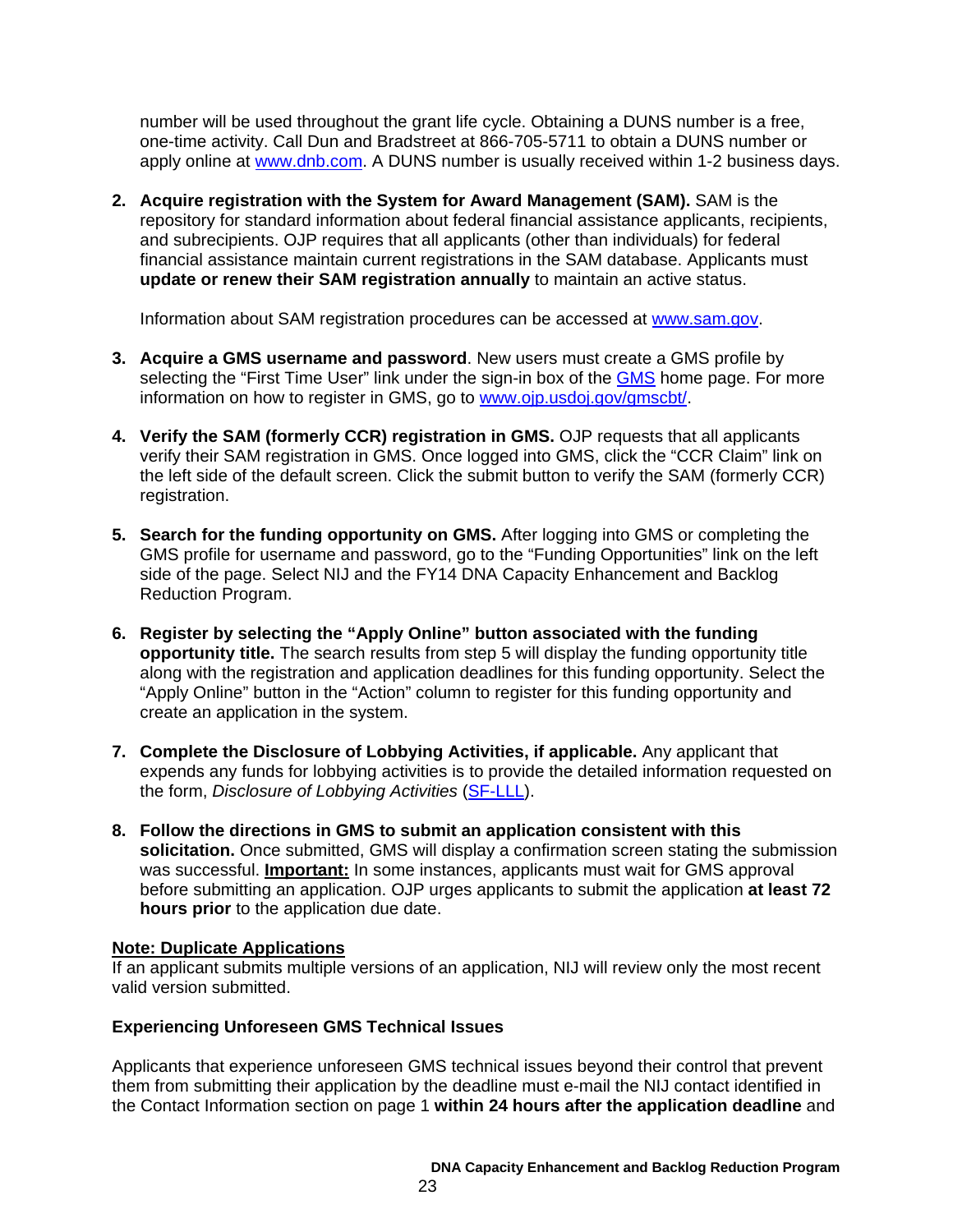request approval to submit their application. The e-mail must describe the technical difficulties and include a timeline of the applicant's submission efforts, the complete grant application, the applicant's DUNS number, and any GMS Help Desk or SAM tracking number(s). **Note: NIJ** *does not* **approve requests automatically***.* After the program office reviews the submission, and contacts the GMS Help Desk to validate the reported technical issues, OJP will inform the applicant whether the request to submit a late application has been approved or denied. If OJP determines that the applicant failed to follow all required procedures, which resulted in an untimely application submission, OJP will deny the applicant's request to submit their application.

The following conditions are generally insufficient to justify late submissions:

- Failure to register in SAM or GMS in sufficient time.
- Failure to follow GMS instructions on how to register and apply as posted on the GMS website.
- Failure to follow each instruction in the OJP solicitation.
- Technical issues with the applicant's computer or information technology environment, including firewalls.

**Notifications regarding known technical problems with GMS, if any, are posted at the top of the OJP funding Web page at [www.ojp.usdoj.gov/funding/solicitations.htm.](http://www.ojp.usdoj.gov/funding/solicitations.htm)**

### <span id="page-24-0"></span>**Provide Feedback to OJP**

To assist OJP in improving its application and award processes, we encourage applicants to provide feedback on this solicitation, the application submission process, and/or the application review/peer review process. Provide feedback to [OJPSolicitationFeedback@usdoj.gov.](mailto:OJPSolicitationFeedback@usdoj.gov)

**IMPORTANT:** This e-mail is for feedback and suggestions only. Replies are **not** sent from this mailbox. If you have specific questions on any program or technical aspect of the solicitation, **you must** directly contact the appropriate number or e-mail listed on the front of this solicitation document. These contacts are provided to help ensure that you can directly reach an individual who can address your specific questions in a timely manner.

If you are interested in being a reviewer for other OJP grant applications, please e-mail your resume to oppeerreview@lmbps.com. The OJP Solicitation Feedback email account will not forward your resume. **Note:** Neither you nor anyone else from your organization can be a peer reviewer in a competition in which you or your organization have submitted an application.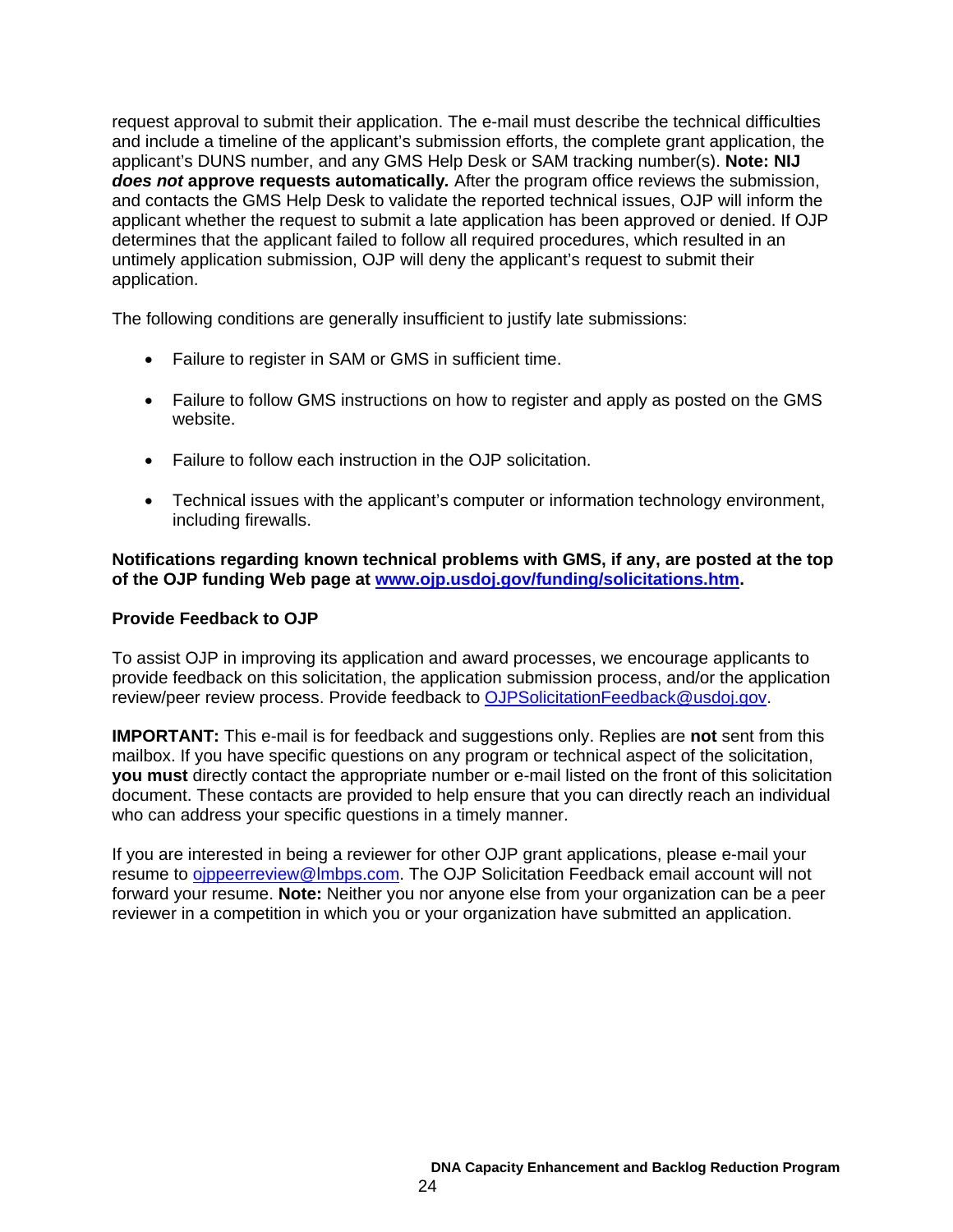# **Application Checklist**

# <span id="page-25-0"></span>**FY 2014 DNA Capacity Enhancement and Backlog Reduction Program**

This application checklist has been created to assist in developing an application.

# **What an Applicant Should Do:**

| Prior to Registering in GMS:                               |               |               |
|------------------------------------------------------------|---------------|---------------|
| Acquire a DUNS Number                                      | (see page 22) |               |
| Acquire or renew registration with SAM                     | (see page 23) |               |
| To Register with GMS:                                      |               |               |
| For new users, acquire a GMS username and password*        |               | (see page 23) |
| For existing users, check GMS username and password* to    |               |               |
| ensure account access                                      |               | (see page 23) |
| Verify SAM registration in GMS                             |               | (see page 23) |
| Search for correct funding opportunity in GMS              |               | (see page 23) |
| Register by selecting the "Apply Online" button associated |               |               |
| with the funding opportunity title                         |               | (see page 23) |

\*Password Reset Notice – GMS users are reminded that while password reset capabilities exist, this function is only associated with points of contacts designated within GMS at the time the account was established. Neither OJP nor the GMS Help Desk will initiate a password reset unless requested by the authorized official or a designated point of contact associated with an award or application.

# **General Requirements**:

**Example 2** Review ["Other Requirements"](http://www.ojp.usdoj.gov/funding/other_requirements.htm) webpage

# **Eligibility Requirements:**

Eligible applicants are States $<sup>8</sup>$  $<sup>8</sup>$  $<sup>8</sup>$  and units of local government with existing crime laboratories that</sup> conduct forensic DNA and/or DNA database sample analysis and:

- Participate in external audits, not less than once every two years, that demonstrate compliance with the requirements of the Quality Assurance Standards established by the Director of the Federal Bureau of Investigation.
- Are accredited by a nonprofit professional organization actively involved in forensic science that is nationally recognized within the forensic science community.
- Participate in the National DNA Index System (NDIS) or have an agreement with an NDIS participating laboratory to upload their data.

<span id="page-25-1"></span><sup>&</sup>lt;sup>8</sup> See footnote 1, above.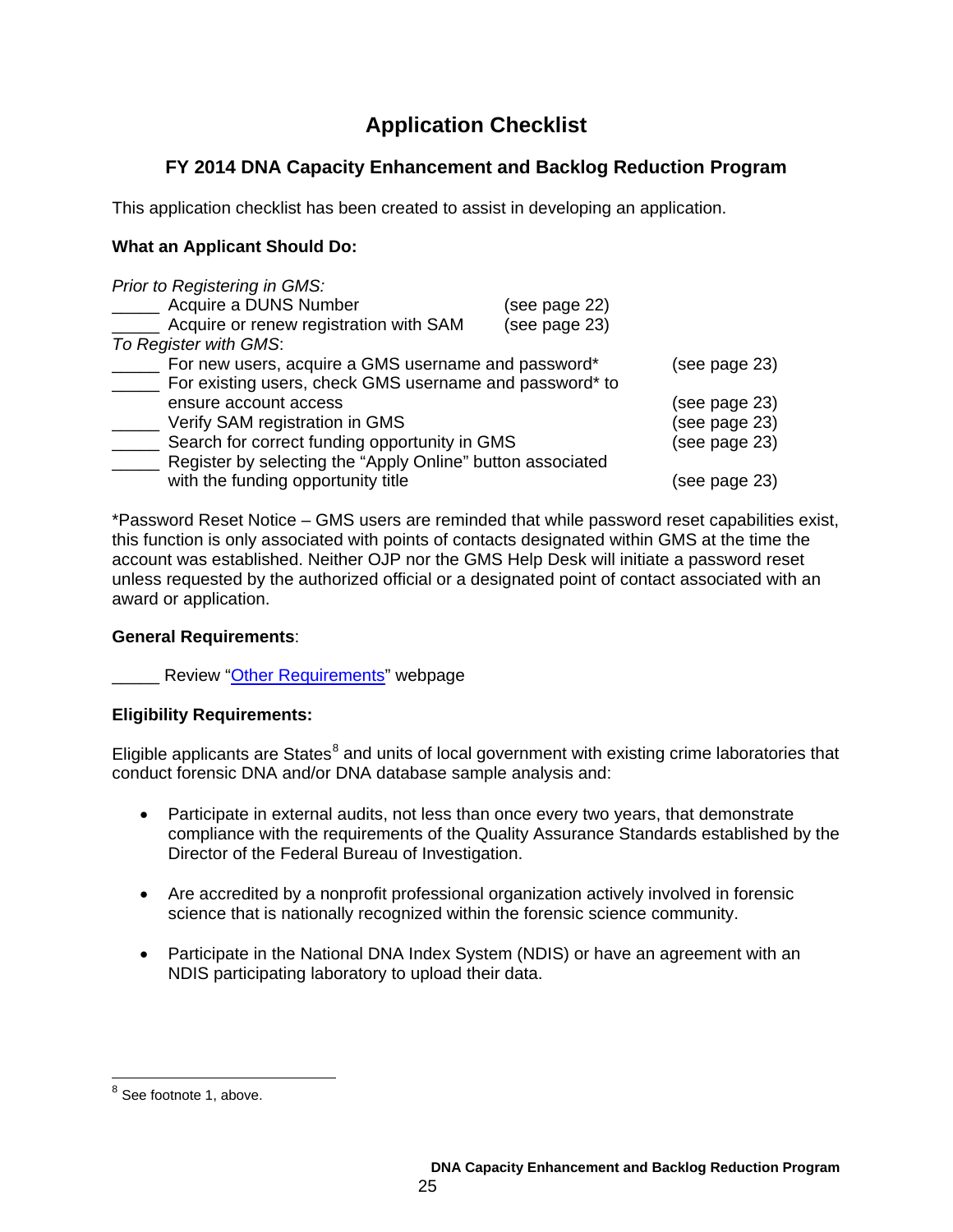# **What an Application Should Include:**

| Application for Federal Assistance (SF-424)                                                               | (see page 16) |
|-----------------------------------------------------------------------------------------------------------|---------------|
| Form fillable application form that includes the abstract, program<br>narrative, and data collection plan | (see page 16) |
| <b>Budget Detail Worksheet/Budget Narrative</b>                                                           | (see page 18) |
| Employee Compensation Waiver request and justification (if applicable)                                    |               |
| (see page 10)                                                                                             |               |
| Read OJP policy and guidance on "conference" approval, planning, and reporting                            |               |
| available at www.ojp.gov/funding/confcost.htm                                                             | (see page 11) |
| Indirect Cost Rate Agreement (if applicable)                                                              | (see page 18) |
| Accreditation Certificate(s) and scope of accreditation document(s)                                       | (see page 19) |
| Applicant Disclosure of Pending Applications                                                              | (see page 19) |
| Disclosure of Lobbying Activities (SF-LLL), if applicable                                                 | (see page 23) |